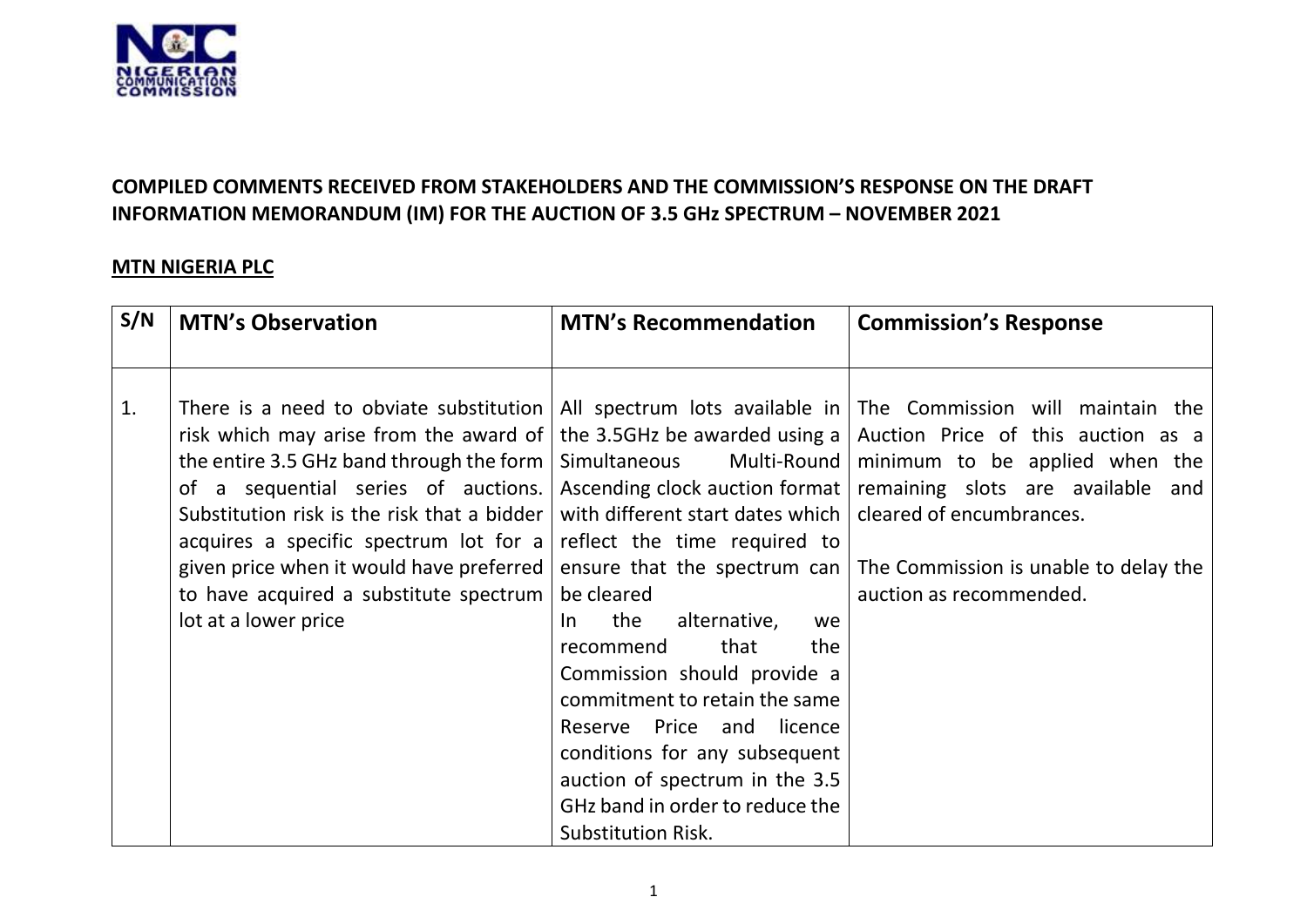

|    |                                                                                                                                                                                                                                                                                                                                                                                                                                                                                                                                                                                                                                                   | The Commission should also<br>delay the auction until such<br>time<br>that<br>the<br>presently<br>encumbered lots have been<br>cleared and become available.                                                                                                                                                                                                                                                                                                                                                                                                     |                                                                                                                                                                                                                                                                            |
|----|---------------------------------------------------------------------------------------------------------------------------------------------------------------------------------------------------------------------------------------------------------------------------------------------------------------------------------------------------------------------------------------------------------------------------------------------------------------------------------------------------------------------------------------------------------------------------------------------------------------------------------------------------|------------------------------------------------------------------------------------------------------------------------------------------------------------------------------------------------------------------------------------------------------------------------------------------------------------------------------------------------------------------------------------------------------------------------------------------------------------------------------------------------------------------------------------------------------------------|----------------------------------------------------------------------------------------------------------------------------------------------------------------------------------------------------------------------------------------------------------------------------|
| 2. | benchmark result conducted<br>by <sub>l</sub><br>A<br>Coleago Consulting Ltd indicates a market $\vert i \rangle$<br>value of US\$ 83.7 million for 100 MHz of<br>3.5 GHz spectrum. In effect, this implies<br>the Reserve Price of US\$ 197.4 million set<br>by the Commission is 136% higher than $\vert$ ii)<br>the estimated market value. The Price is<br>also not aligned with a materially<br>discounted market value of spectrum and<br>does not meet best practice. As such, this<br>creates a very high risk of non-<br>participation because the Reserve Price<br>will likely exceed the value that operators<br>place on the spectrum | There is a need to ensure that:<br>the Reserve Price should<br>be low at a materially<br>discounted<br>spectrum  <br>market value; and<br>the Reserve Price is<br>related to market value<br>from<br>auction<br>derived<br>benchmarks but subject<br>to a significant discount<br>of about 50% to 60% to<br>ensure that participation<br>all<br>operators<br>by<br>is<br>encouraged and that all<br>spectrum is sold.<br>MTN also recommends that the<br>reserve price be set at US\$ 50m<br>which is believed to be fair and<br>reasonably discounted, and will | The Commission benchmarked other<br>jurisdictions in addition to other<br>variables which may not have been<br>considered by other studies before<br>arriving at this reserve price which we<br>believe is reasonable.<br>The Reserve Price remains US\$ 197.4<br>million. |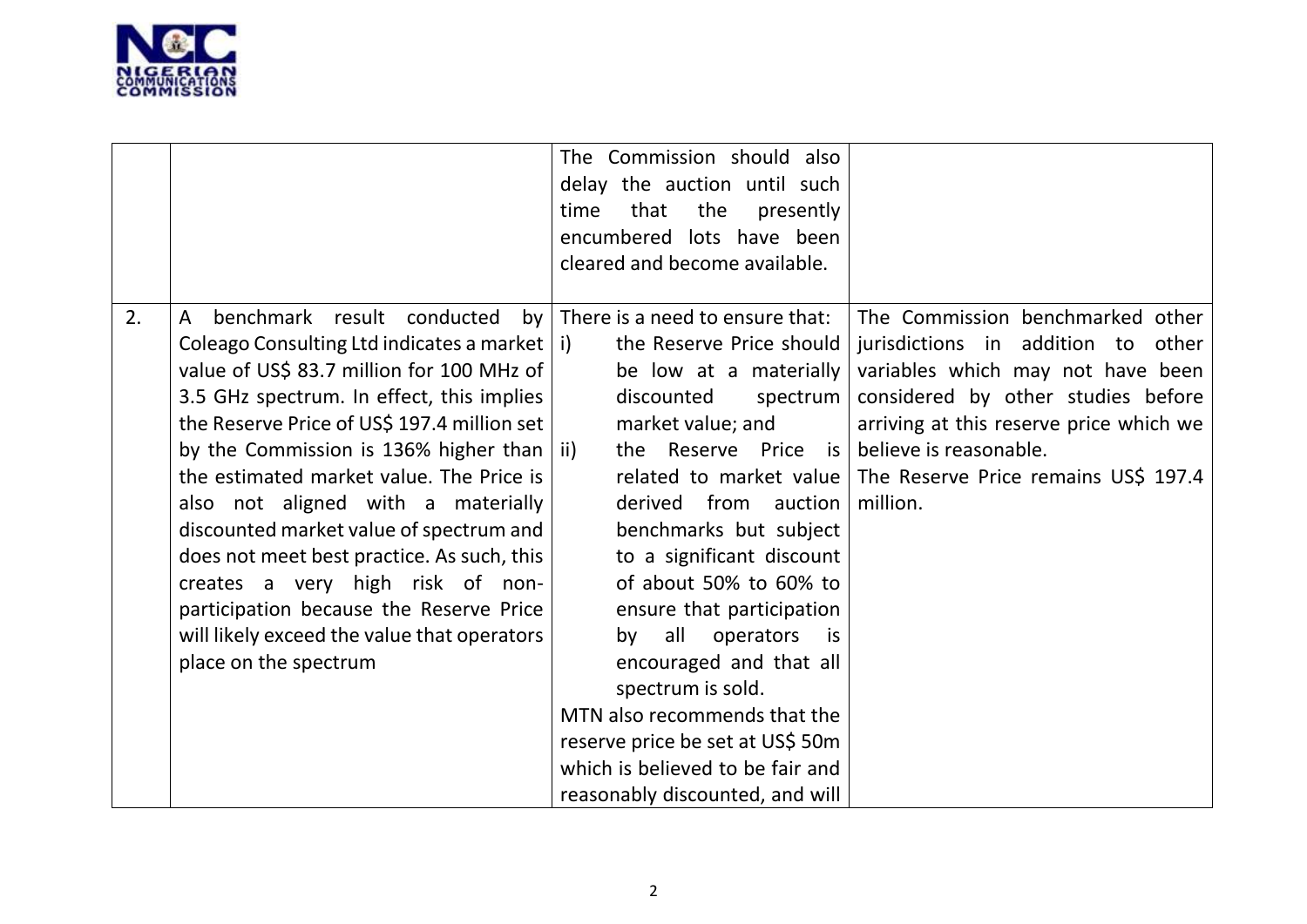

|    |                                                                                                                                                                                                                                                                  | encourage participation in the<br>auction.                                                                                                                                                                                                                                                                                         |                                                                                                                                                                                                                    |
|----|------------------------------------------------------------------------------------------------------------------------------------------------------------------------------------------------------------------------------------------------------------------|------------------------------------------------------------------------------------------------------------------------------------------------------------------------------------------------------------------------------------------------------------------------------------------------------------------------------------|--------------------------------------------------------------------------------------------------------------------------------------------------------------------------------------------------------------------|
| 3. | While the Draft IM proposes a license<br>tenure of 10 years, given the current low<br>level of 5G device diffusion within the 3.5<br>GHz band, the currently proposed<br>duration is too short to allow operators to<br>create positive value from the spectrum. | MTN recommends that the<br>licence term be set at 20 years.<br>This balances the desire to<br>promote efficiency with the<br>objective<br>of<br>encouraging<br>investment and maximizing the<br>benefits of the resulting mobile<br>services to consumers. It will<br>also lead to higher spectrum<br>values and auction receipts. | Tenure remains 10 years. However,<br>auction winners that intend to pay for a<br>tenure of 15 years will be allowed<br>provided that the additional 5 years<br>shall also be paid at the prorated<br>auction price |
| 4. | There is a need to review the payment  <br>obligation in the Draft IM                                                                                                                                                                                            | <b>MTN</b><br>recommended<br>the<br>adoption of staggered payment<br>terms<br>to<br>encourage<br>participation. The terms should<br>apply to all bid winners without<br>discrimination;<br>1. 50% of the total amount<br>paid in clear funds within<br>month<br>of<br>the<br>one                                                   | Staggered payment is not acceptable.                                                                                                                                                                               |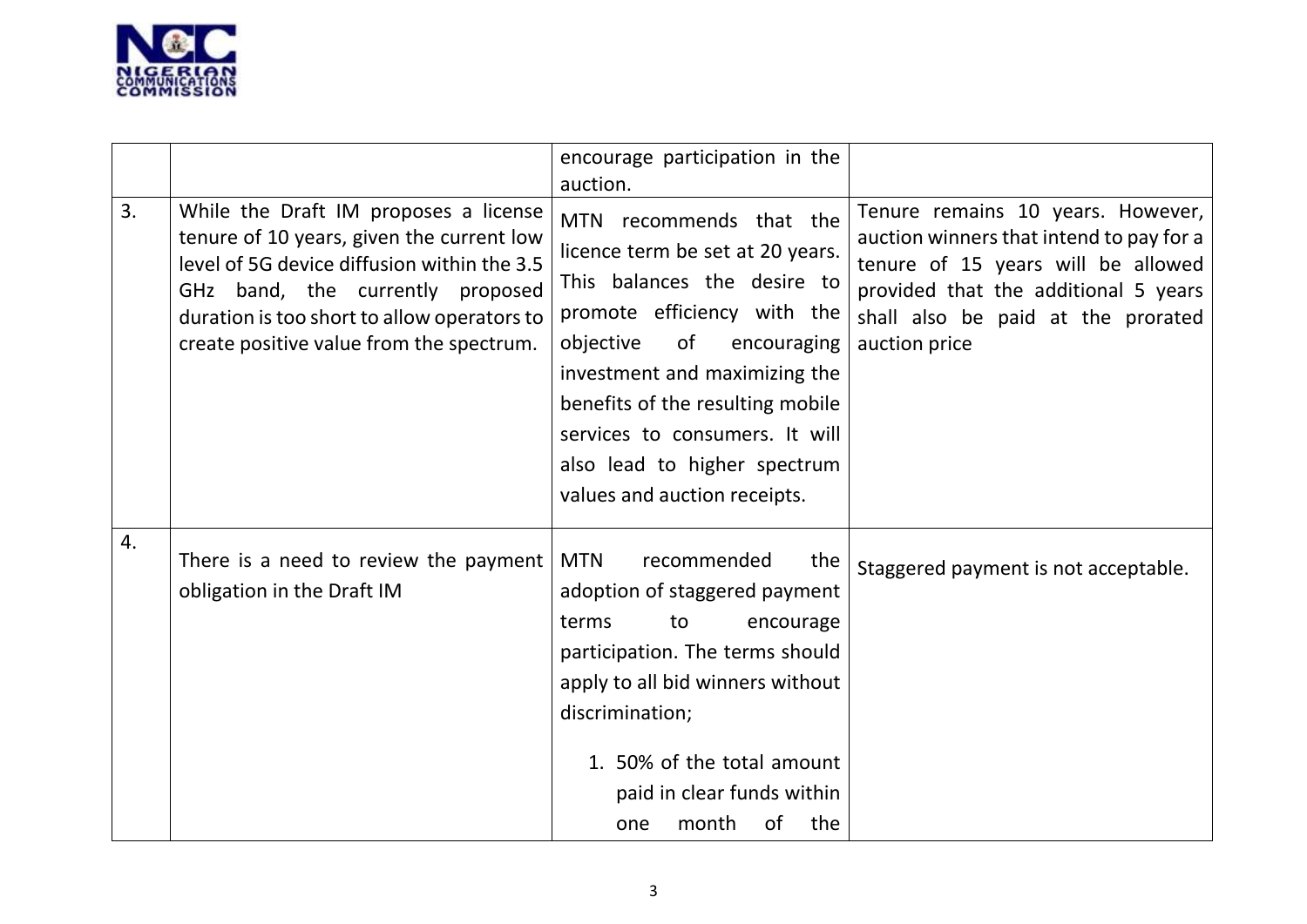

|    |                                                                                                                                                                                                                                                                                                                                                                                                                                    | <sub>of</sub><br>announcement                                                                                                                                                                                                              |                                                                                                                                                                                             |
|----|------------------------------------------------------------------------------------------------------------------------------------------------------------------------------------------------------------------------------------------------------------------------------------------------------------------------------------------------------------------------------------------------------------------------------------|--------------------------------------------------------------------------------------------------------------------------------------------------------------------------------------------------------------------------------------------|---------------------------------------------------------------------------------------------------------------------------------------------------------------------------------------------|
|    |                                                                                                                                                                                                                                                                                                                                                                                                                                    | winning bidders; and                                                                                                                                                                                                                       |                                                                                                                                                                                             |
|    |                                                                                                                                                                                                                                                                                                                                                                                                                                    | 2. The balance paid over 5<br>years in equal annual<br>instalments without the<br>imposition of interest<br>charges. In order to take<br>into account the impact<br>of COVID 19, we will<br>recommend allowing a<br>year<br>payment<br>two |                                                                                                                                                                                             |
|    |                                                                                                                                                                                                                                                                                                                                                                                                                                    | holiday<br>before<br>the                                                                                                                                                                                                                   |                                                                                                                                                                                             |
|    |                                                                                                                                                                                                                                                                                                                                                                                                                                    | <b>of</b><br>commencement                                                                                                                                                                                                                  |                                                                                                                                                                                             |
|    |                                                                                                                                                                                                                                                                                                                                                                                                                                    | balance payments.                                                                                                                                                                                                                          |                                                                                                                                                                                             |
| 5. | The Commission is invited to note that $\vert$ MTN recommends a technology<br>the IM for the 3.5 GHz band states that $\vert$ neutrality<br>the spectrum is technology neutral. operators are only required to<br>However, in practice, operators are notify the Commission of an<br>required to seek approval from the intention to re-farm a spectrum<br>Commission for the re-farming of<br>spectrum between technologies. This | regime<br>where                                                                                                                                                                                                                            | While the Commission is committed to<br>technology<br>neutrality<br>$\mathsf{a}$<br>regime,<br>approvals are required in order to<br>ensure compatibility and efficient<br>spectrum usages. |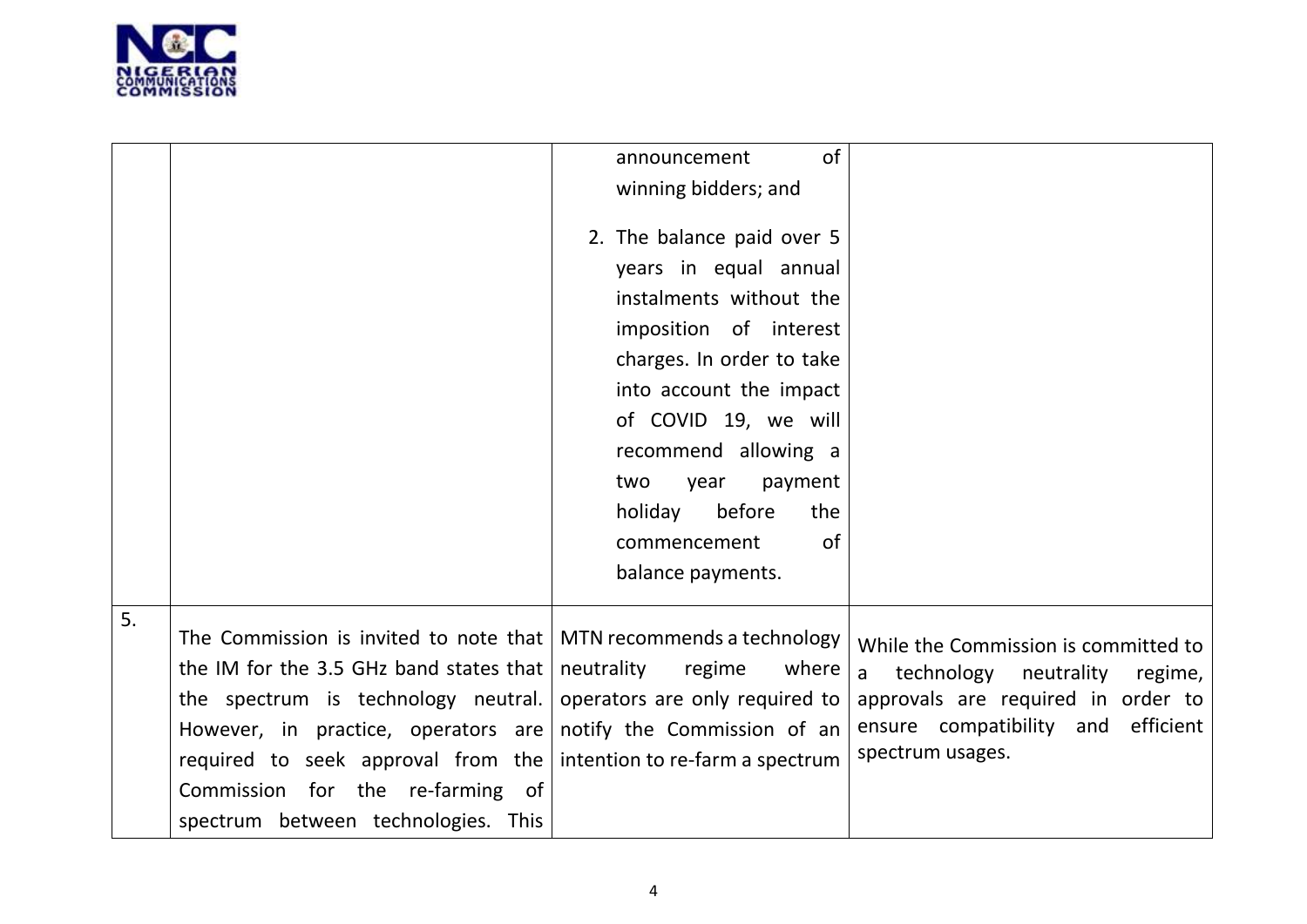

|    | requirement creates uncertainty for $\vert$ to a new technology rather than<br>operators as to whether the request will $\vert$ an approval request.<br>be granted. Uncertainty makes network<br>planning more challenging and causes<br>operators to discount the value of<br>spectrum in response to the risk that their<br>requests are not granted.                                                                                                                                                                                                                                                                                                                                                                                                                                                                                                                                                                |                                                                                                                   |                                                                                                                                                                                                                                                                                                                                                                                                                                                                               |
|----|------------------------------------------------------------------------------------------------------------------------------------------------------------------------------------------------------------------------------------------------------------------------------------------------------------------------------------------------------------------------------------------------------------------------------------------------------------------------------------------------------------------------------------------------------------------------------------------------------------------------------------------------------------------------------------------------------------------------------------------------------------------------------------------------------------------------------------------------------------------------------------------------------------------------|-------------------------------------------------------------------------------------------------------------------|-------------------------------------------------------------------------------------------------------------------------------------------------------------------------------------------------------------------------------------------------------------------------------------------------------------------------------------------------------------------------------------------------------------------------------------------------------------------------------|
| 6. | For an Operator to create value from the $ $ The Commission can achieve<br>award of 3.5 GHz spectrum, the Operator   this balance by upholding its<br>must be allowed to create a unique, technology neutral principle<br>differentiated<br>position<br>in<br>marketplace. A differentiated position to re-farm their<br>may arise due to the ability to offer higher $\vert$ spectrum holdings to 5G whilst<br>speeds or capacity than competitors who $\vert$ at the same time allowing the<br>do not have access to the spectrum. If the $\vert$ spectrum auction winners an<br>winner of spectrum in the auction is exclusivity period of ten $(10)$<br>required to make access to its 3.5 GHz<br>network available to other bidders appropriate balance between<br>through national roaming agreements, promoting competition<br>then this eliminates its unique position in $\vert$ ensuring adequate investment | the $\vert$ where operators are permitted<br>existing<br>the<br>years<br>to<br>provide<br>and<br>in the spectrum. | While the Commission is committed to<br>technology neutrality<br>regime,<br>a<br>approvals are required in order to<br>ensure compatibility and<br>efficient<br>spectrum usages.<br>National roaming will only be allowed<br>on the 5G Network at such a time when all<br>the five slots of the C-Band are licensed or<br>5 years after this auction which ever<br>occurred first. However, a winner who<br>intends to roam may apply to the<br>Commission for consideration. |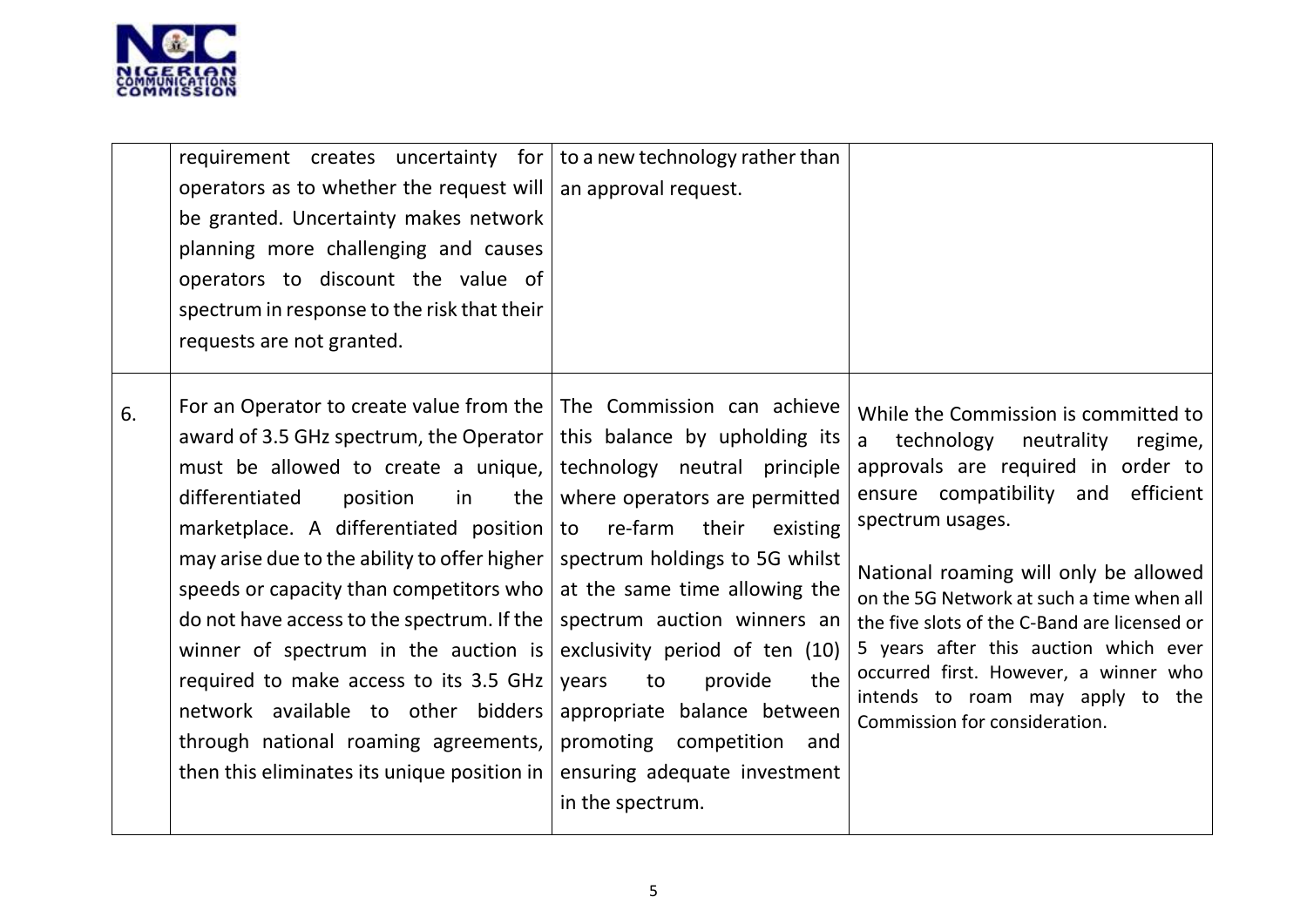

|    | the market and reduces the value of<br>spectrum.                                                                                                                                                                                                                                                                                                                                                                                                                                                                                                  |                                                                                                                                                                                                                                                                                                                                                     |                                                                                                                                                             |
|----|---------------------------------------------------------------------------------------------------------------------------------------------------------------------------------------------------------------------------------------------------------------------------------------------------------------------------------------------------------------------------------------------------------------------------------------------------------------------------------------------------------------------------------------------------|-----------------------------------------------------------------------------------------------------------------------------------------------------------------------------------------------------------------------------------------------------------------------------------------------------------------------------------------------------|-------------------------------------------------------------------------------------------------------------------------------------------------------------|
| 7. | The current provisions of the Draft IM on<br>License Renewal do not provide sufficient<br>clarity to potential bidders in order to<br>value the spectrum with confidence. The<br>challenges of renewal in this regard are<br>by<br>the<br>compounded<br>general<br>uncertainties over the value of 5G<br>services in Nigeria, the rate of device<br>diffusion, the short licence duration, and<br>the high Reserve Price. To enable<br>potential bidders to fully value the<br>spectrum, greater clarity is required over<br>the renewal process. | MTN recommends that the<br>computation of the renewal<br>fees for the spectrum should be<br>as set out in the Frequency<br>Spectrum (Fees and Pricing)<br>Regulations in force at the time<br>of renewal in line with the<br>formula contained therein and<br>not on the basis of a pro-rated<br>auction sum or as determined<br>by the Commission. | Comments noted and accepted                                                                                                                                 |
| 8. | The Draft IM currently states that<br>operators in the present auction can only<br>bid for one Lot. MTN believes that this is<br>appropriate.                                                                                                                                                                                                                                                                                                                                                                                                     | However, in future awards, to<br>ensure that all the spectrum can<br>assigned<br>and<br>used<br>be<br>efficiently, it will be appropriate<br>to allow successful bidders in<br>auction<br>the<br>current<br>to<br>participate in future awards.<br>MTN believes that a total cap of                                                                 | The Draft IM relates to the current<br>auction and does not in any way place<br>restriction on any participation in<br>future spectrum licensing processes. |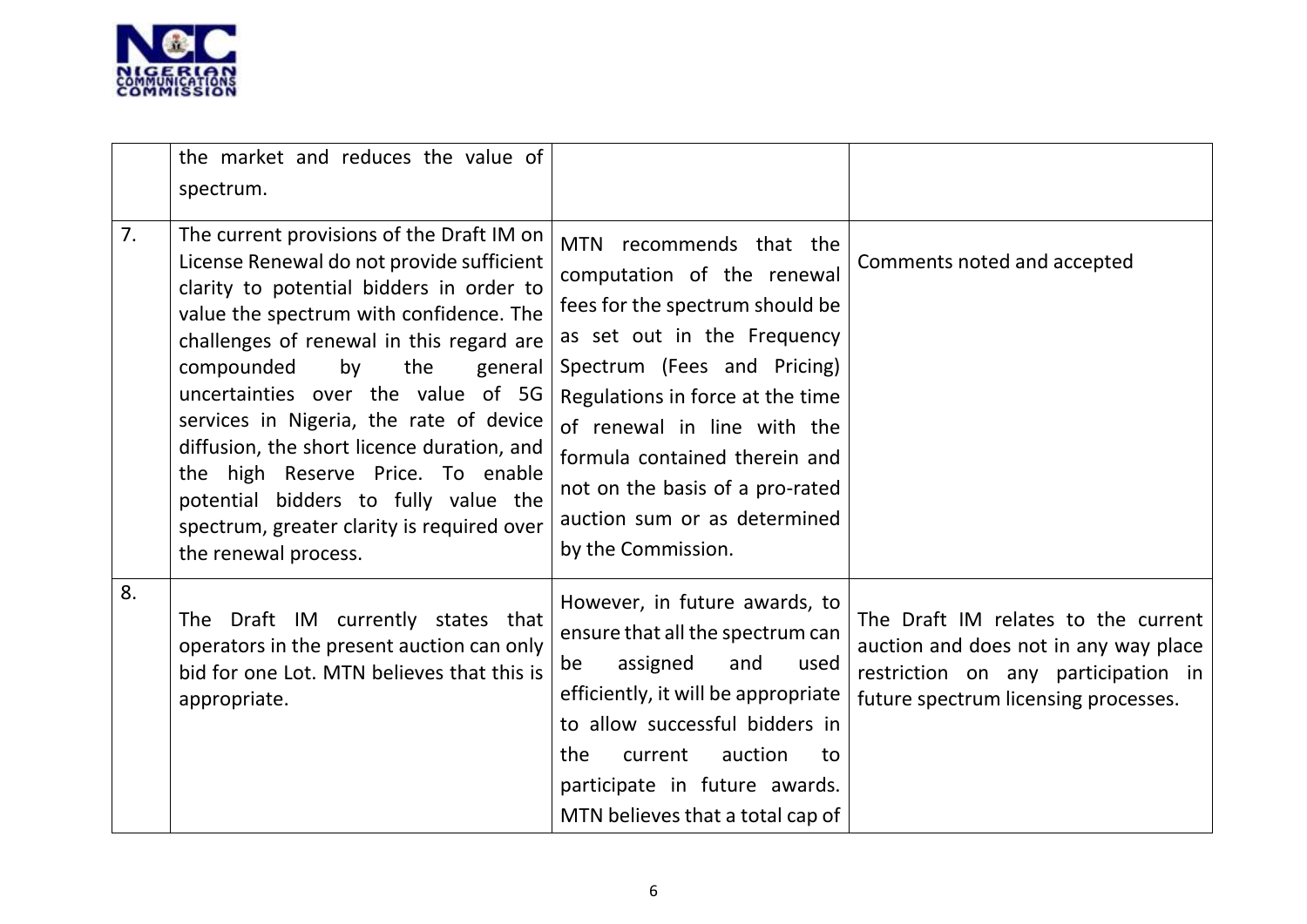

|     |                                                                                    | 200 MHz in the 3.5 GHz band     |                                                                        |
|-----|------------------------------------------------------------------------------------|---------------------------------|------------------------------------------------------------------------|
|     |                                                                                    | would be appropriate across all |                                                                        |
|     |                                                                                    | awards in the band.             |                                                                        |
| 9.  | Please confirm that there is no minimum                                            |                                 | Bidder is at liberty to bid any amount at                              |
|     | Reserve Price during the Assignment<br>Stage.                                      |                                 | the assignment stage                                                   |
| 10. | In the event that any of the Lots which is<br>subject of the auction<br>has<br>the |                                 | The Commission will ensure that the<br>band is cleared of encumbrances |
|     | interference issues, please confirm that a                                         |                                 | before the commencement date                                           |
|     | commencement date of the tenure of the                                             |                                 |                                                                        |
|     | Spectrum License will not be specified                                             |                                 |                                                                        |
|     | until the Lot is totally cleared of all                                            |                                 |                                                                        |
|     | interference even if payment is made                                               |                                 |                                                                        |
|     | ahead of the interference being cleared.                                           |                                 |                                                                        |
| 11. | In the event that any Lots which are the                                           |                                 | Six (6) months from the date of                                        |
|     | subject of the current auction are not                                             |                                 | payment                                                                |
|     | freely available, please confirm the date                                          |                                 |                                                                        |
|     | when the clearance process will be                                                 |                                 |                                                                        |
|     | completed.                                                                         |                                 |                                                                        |
| 12. | Please confirm the auction price that will                                         |                                 | The Auction price is the price offered by                              |
|     | be paid by winners of the ascending clock                                          |                                 | a bid winner at the exit bid. In case of                               |
|     | auction.                                                                           |                                 | two exit bids at the last round, the                                   |
|     |                                                                                    |                                 | lower exit bid shall be the Auction                                    |
|     |                                                                                    |                                 | price.                                                                 |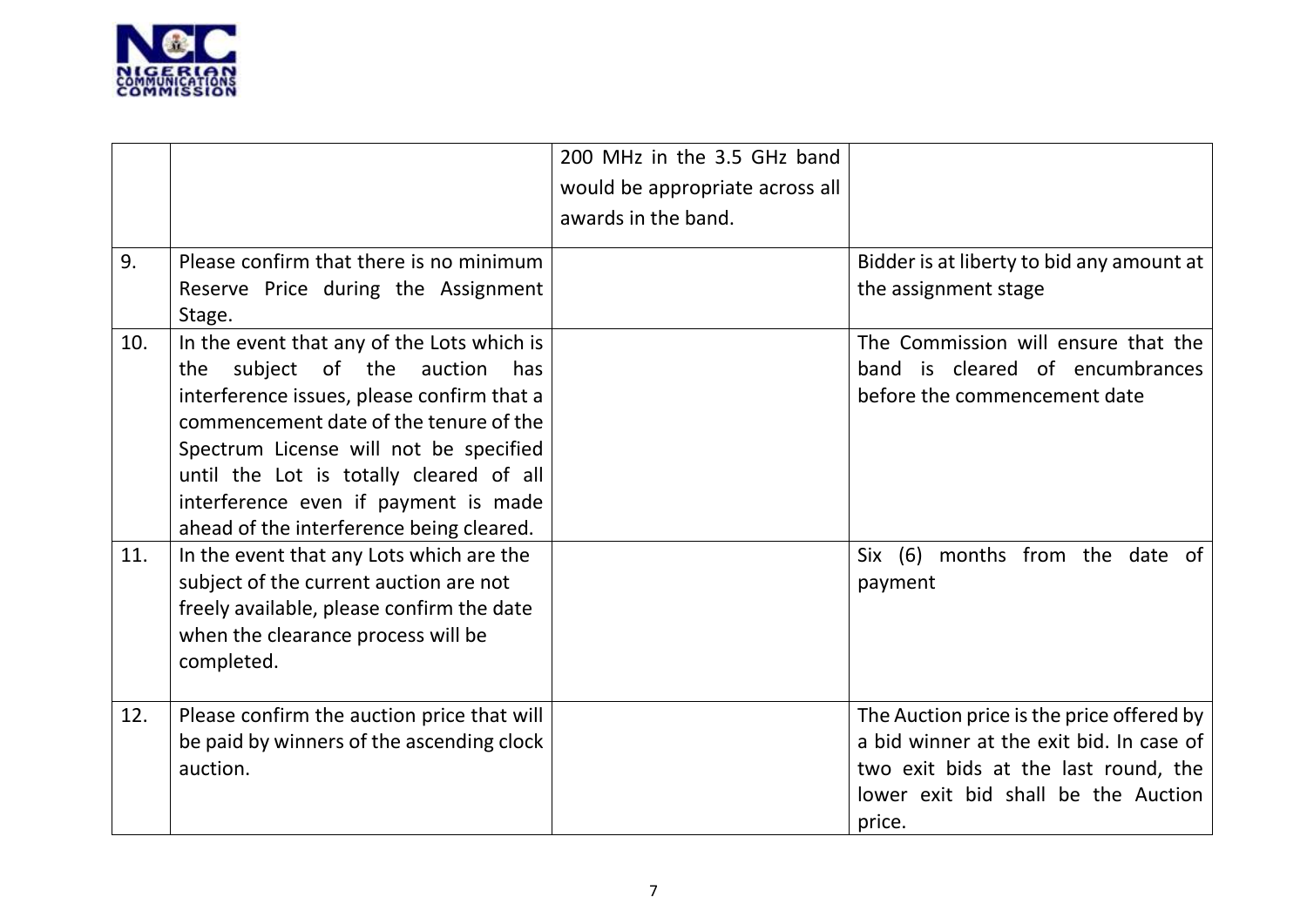

| 13. | In the case where a Lot is awarded to a        | Winners shall pay the price of their exit  |
|-----|------------------------------------------------|--------------------------------------------|
|     | bidder who submits an exit bid, please         | bid as determined above.                   |
|     | confirm that all winners will pay the price    |                                            |
|     | determined by the exit bid.                    |                                            |
| 14. | Please confirm that a bidder who wins a        | bidder who wins a lot in the<br>A          |
|     | Lot in the ascending clock auction cannot      | ascending lots auction cannot bid in the   |
|     | bid in the unsold Lot round.                   | unsold lots round.                         |
| 15. | Please confirm the pricing rule in the         | Please refer to Section 6 item (ii) in the |
|     | assignment stage.                              | IM.                                        |
| 16. | We note the ambiguous clauses in the           | Noted.                                     |
|     | coverage obligation sections i) "Please        |                                            |
|     | note that Service in each state would          |                                            |
|     | mean a minimum of 5 sites in a state" ii)      |                                            |
|     | "For the purpose of this licensing process,    |                                            |
|     | roll-out shall be understood to mean that      |                                            |
|     | a service signal is available to at least one- |                                            |
|     | third $(1/3)$ of the population of each state  |                                            |
|     | capital as appropriate". Both clauses          |                                            |
|     | appear to be in conflict. As such, we          |                                            |
|     | request clarity on the appropriate             |                                            |
|     | coverage obligation.                           |                                            |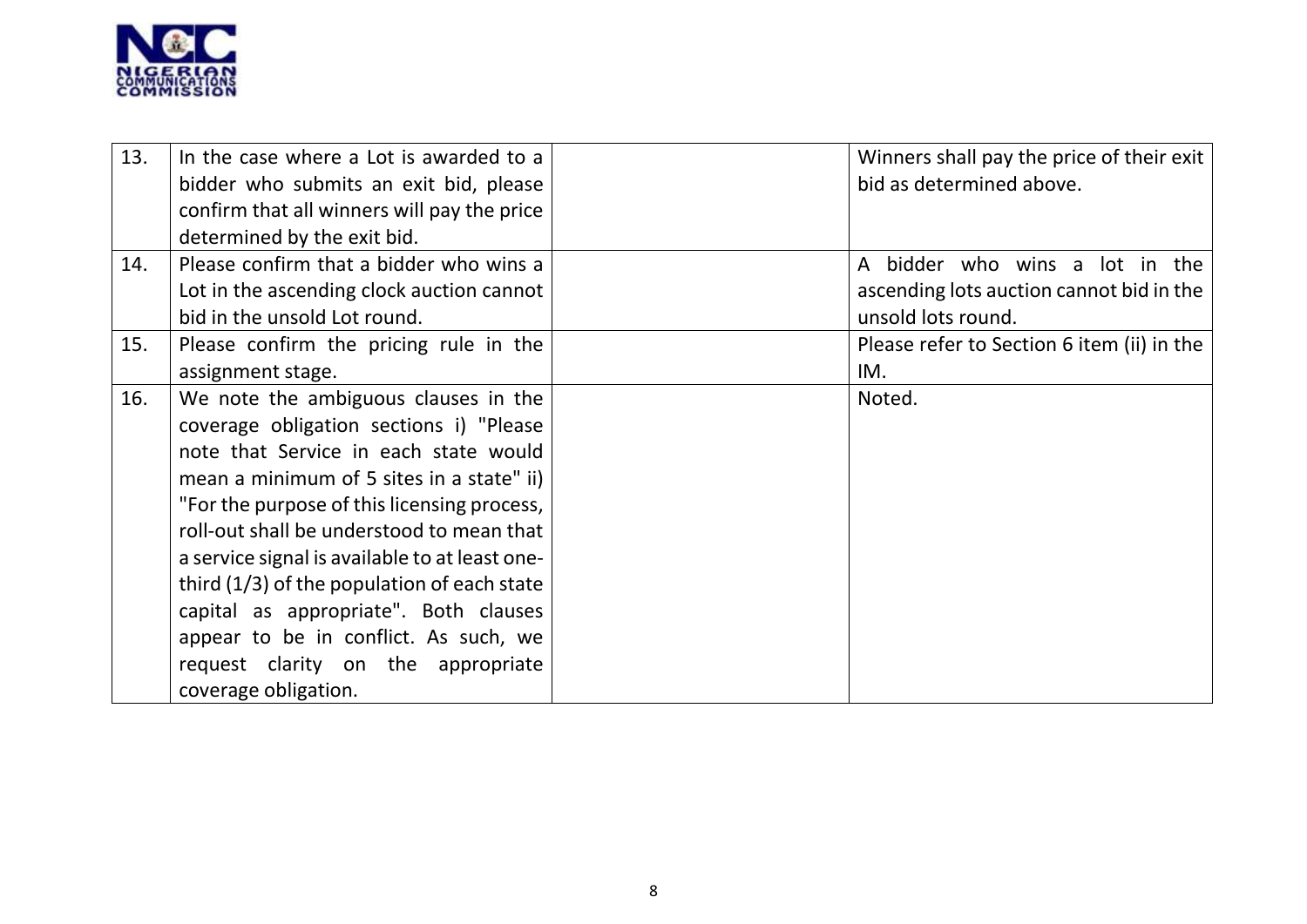

### **AIRTEL NIGERIA COMMUNICATIONS PLC**

| S/N                | <b>Airtel's Observation</b>                                                                                                                                                                                                                                                                                                                                                                 | <b>Airtel's Recommendation</b>                                                                                                                                                                                                                                                                        | <b>Commission's Response</b>                                                                                                                                                                                                                            |
|--------------------|---------------------------------------------------------------------------------------------------------------------------------------------------------------------------------------------------------------------------------------------------------------------------------------------------------------------------------------------------------------------------------------------|-------------------------------------------------------------------------------------------------------------------------------------------------------------------------------------------------------------------------------------------------------------------------------------------------------|---------------------------------------------------------------------------------------------------------------------------------------------------------------------------------------------------------------------------------------------------------|
| $\mathbf{1}$<br>2. | Spectrum Availability - Airtel observes that  <br>only 2 lots of 100MHz TDD spectrum in the<br>3.5GHz band ranging from 3500 - 3600MHz<br>and $3700 - 3800$ MHz is available for<br>auction and there will be only two winners.<br>Pre-Qualification Criteria - Airtel notes                                                                                                                | The Commission should make<br>more slots available for auction.<br>Airtel recommends that the                                                                                                                                                                                                         | Other Lots are encumbered and the<br>Commission estimates that the<br>clearance process will take a<br>minimum of twenty four months.<br>Hence they will only be made<br>available after the stated clearing.<br>The pre-qualification criteria for the |
|                    | that the Draft IM does not require<br>be<br>licensed Network<br>applicants to<br>Operators or the submission of Technical<br>Financial<br>Plans<br>determine<br>and<br>to<br>competence and preparedness to operate.<br>could<br>lead<br>arbitrage<br><b>This</b><br>to<br>an<br>environment that will encourage profiteers<br>and encumber spectrum utilisation by<br>committed operators. | Commission introduces as part of<br>the pre-qualification criteria<br>evidence of the management of<br>operational<br>an<br>telecommunications network or<br>of<br>evidence<br>technical<br>and<br>managerial partnership by the<br>applicant with any operator in<br>Nigeria or other jurisdictions. | UASL in the Draft IM has taken care<br>of the technical and financial<br>capacity of the Applicants. More so,<br>the Draft IM has also laid out<br>detailed rollout obligations that will<br>be enforced.                                               |
| $\overline{3}$     | Reserve Price, Licence Fees and Payment<br><b>Arrangements - The Commission needs to  </b><br>clarify how it arrived at the reserve price of<br>USD 197, 400,000 or its equivalent at the<br>time of the auction. They seek clarity on the $ $                                                                                                                                              | Airtel recommends that the<br>reserve price be reduced to align<br>with current economic realities<br>that successful<br>and<br>ensure<br>bidders have adequate financial                                                                                                                             | Refer to response on item No. 2 to<br>MTN.                                                                                                                                                                                                              |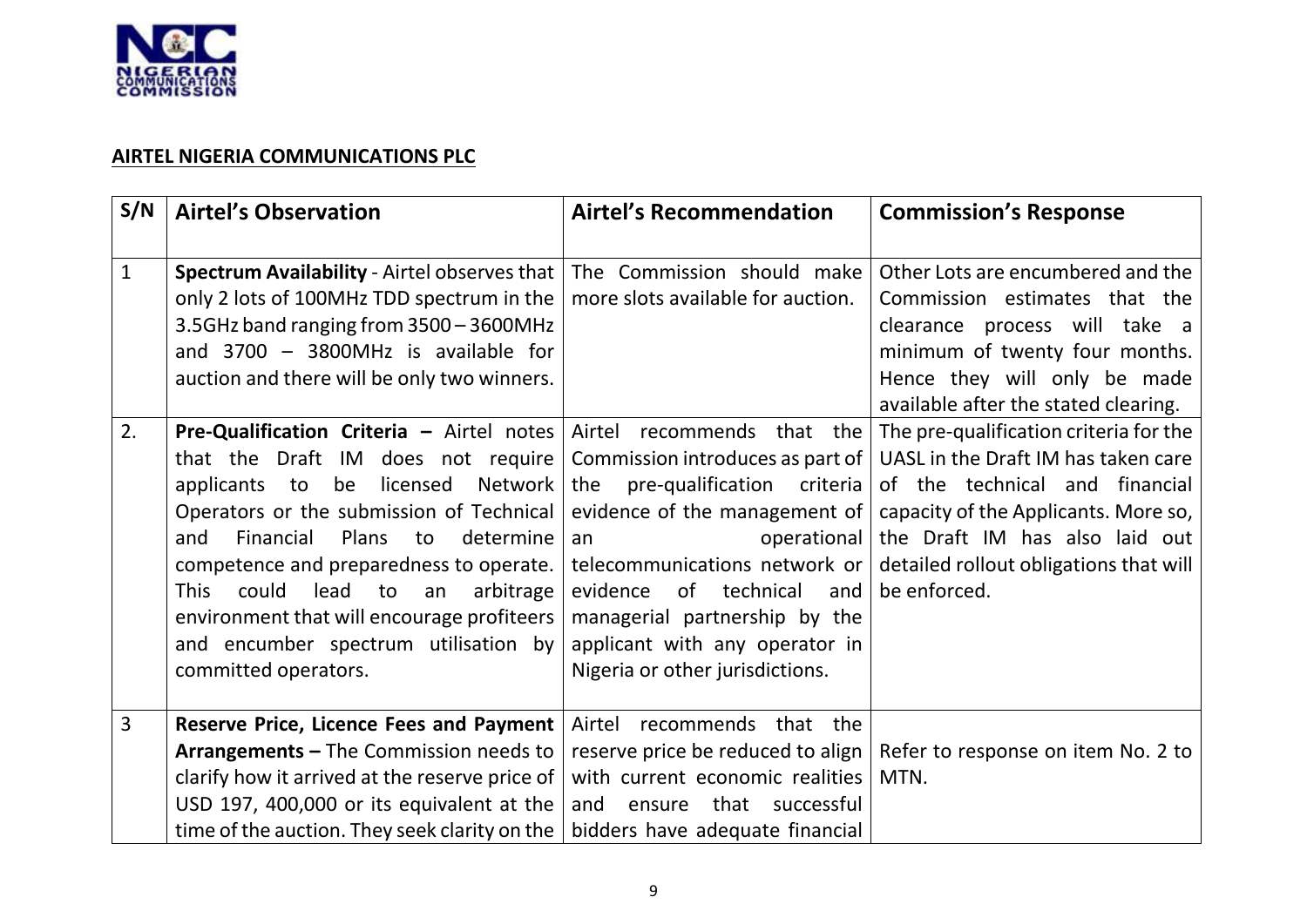

|                | used to determine the<br>methodology                | resources to meet the stipulated     |                                         |
|----------------|-----------------------------------------------------|--------------------------------------|-----------------------------------------|
|                | reserve price                                       | roll out obligations.                | On the second clarification, Airtel     |
|                |                                                     |                                      | should note that the exchange rate      |
|                | Secondly, Airtel request for clarity on the         |                                      | is the prevailing 'Selling Rate' on the |
|                | prevailing exchange rate at the date of the         |                                      | date of the transaction.                |
|                | IBD or auction payments on whether it is            |                                      |                                         |
|                | the 'buy rate' or the 'sell rate' on that date      |                                      |                                         |
| $\overline{4}$ | Commencement Date, Duration and                     | The Commission should confirm        | The Draft IM has set out the            |
|                | <b>Geographical Area Coverage of Frequency</b>      | the date the spectrum will be        | timeline for hand over as it stated     |
|                | <b>Licence - Airtel notes that the Draft IM has</b> | available<br>the<br>successful<br>to | that it will be six months from the     |
|                | not specified the date the spectrum will be         | bidders.                             | confirmation of payment of the          |
|                | handed over to the successful bidder                |                                      | winning bid.                            |
|                | although the deadline for the payment of            |                                      |                                         |
|                | the winning bid is on January 26, 2022.             |                                      |                                         |
|                | Hence it is unclear when the tenure of ten          |                                      |                                         |
|                | years will commence.                                |                                      |                                         |
| 5              | Roll out Coverage and Service Obligations           | avoid<br>ambiguity<br>the<br>To      | This has been reviewed in the IM.       |
|                | - Airtel notes that the stipulation of the          | Commission should clarify the        |                                         |
|                | Draft IM that service in each state will            | criteria for determination of        |                                         |
|                | mean a minimum of 5 sites in the state with         | and<br>population<br>coverage        |                                         |
|                | a minimum speed of 100mbps DL conflicts             | benchmark. To also clarify the       |                                         |
|                | with its understanding of roll out                  | applicability of such a criteria to  |                                         |
|                | obligations that requires availability of           | rural and urban areas.               |                                         |
|                | service signals in at least one third of the        |                                      |                                         |
|                | population of each state capital. Hence the         |                                      |                                         |
|                | stipulated minimum of 5 sites in a state            |                                      |                                         |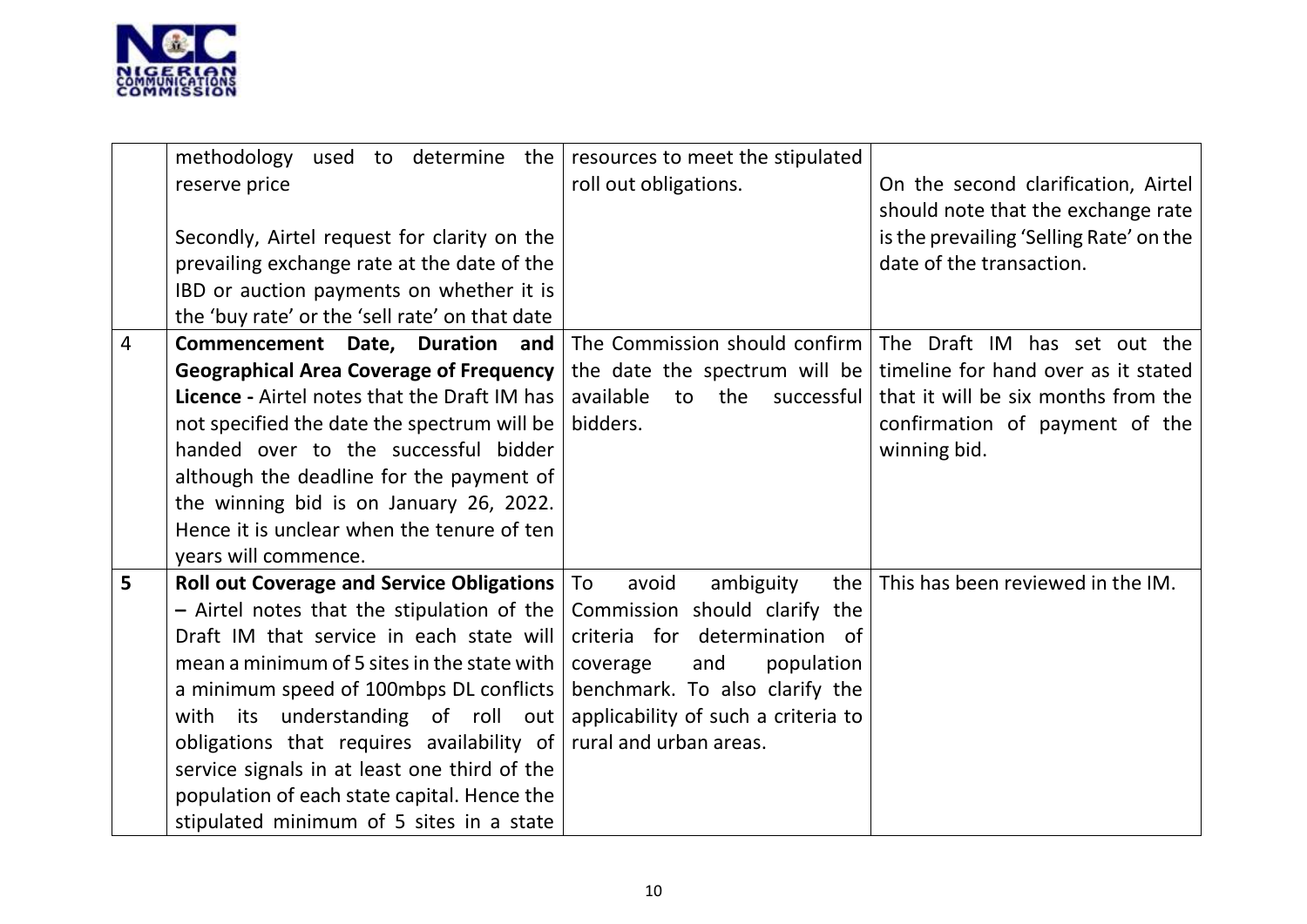

|    | would not provide enough coverage to<br>ensure signal is available to one third of the<br>population of the state capital.                                                                                                                                                |                                                                                                                                                                                                                                                                         |                                                                                                                                                                                                                                               |
|----|---------------------------------------------------------------------------------------------------------------------------------------------------------------------------------------------------------------------------------------------------------------------------|-------------------------------------------------------------------------------------------------------------------------------------------------------------------------------------------------------------------------------------------------------------------------|-----------------------------------------------------------------------------------------------------------------------------------------------------------------------------------------------------------------------------------------------|
| 6. | Spectrum Auction Package - Airtel seeks<br>clarity on when the other three slots will<br>become available after the two available<br>slots are auctioned.                                                                                                                 | remaining<br>slots<br>will<br>help $ $<br>stakeholders in their forecasting<br>and planning.,                                                                                                                                                                           | Clarity on availability of the Other Lots are encumbered and the<br>Commission estimates that the<br>clearance process will take a<br>minimum of twenty four months.<br>Hence they will only be made<br>available after the stated clearance. |
| 7. | <b>Spectrum Coordination -</b> The Draft IM $\vert$ Airtel recommends that the $\vert$<br>makes no provision for guard bands to Commission makes<br>interference<br>from<br>address<br>services/bands.                                                                    | provisions<br>adjacent   for guard bands                                                                                                                                                                                                                                | Appropriate mitigation techniques<br>will be put in place to avoid<br>interference.                                                                                                                                                           |
| 8. | <b>Band Clearance - The Draft IM has made a</b><br>commitment to ensure that Lots $3500 -$<br>3600GHz and 3700 - 3800GHz will be<br>cleared and made available for commercial<br>rollout after the auction.                                                               | The Commission should provide<br>a timeline for the clearance and<br>availability of these Lots                                                                                                                                                                         | The Draft IM has set out the<br>timeline for hand over as it stated<br>that it will be six months from the<br>confirmation of payment of the<br>winning bid.                                                                                  |
| 9. | Securing the 5G Ecosystem - The Draft IM<br>stated that the Commission is developing a<br>Risk Management Framework to ensure<br>the security of 5G Networks, systems and<br>infrastructure and emerging successful<br>licensees will be expected to comply with<br>them. | Risk<br><b>The</b><br>Framework should be circulated<br>before the completion of the<br><b>This</b><br>auction.<br>will<br>provide<br>relevant<br>participants<br>with<br>information regarding the roll<br>operations<br>of<br>out and<br>5G<br>technology in Nigeria. | Management   In line with<br>consultative<br>its<br>approach to rule<br>making,<br>the<br>Commission<br>will<br>issue<br>the<br>Framework in consultation with the<br>Industry.                                                               |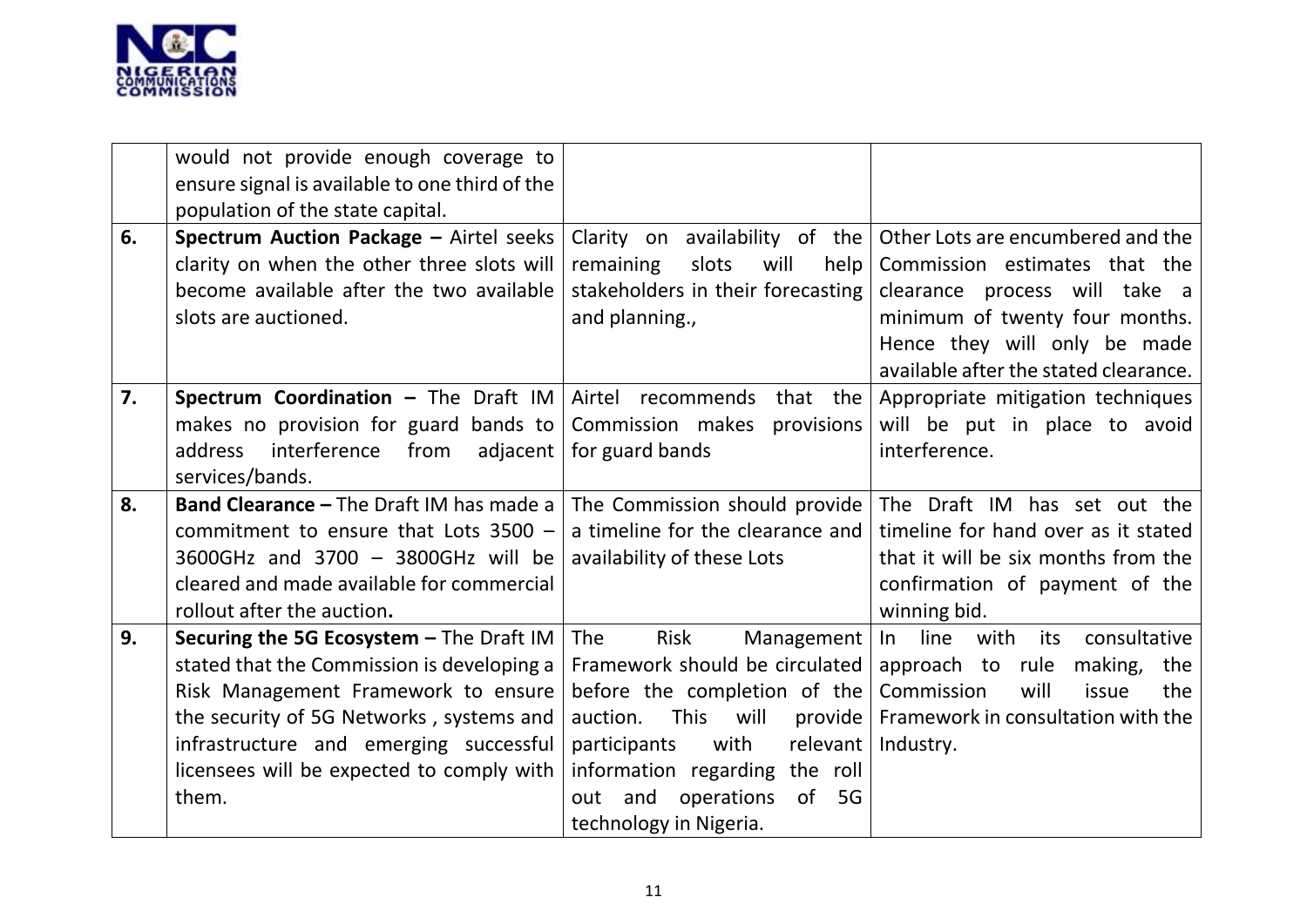

| 10. | <b>Bid Templates –</b> Airtel notes that the Draft   No recommendation | The templates form part of the |
|-----|------------------------------------------------------------------------|--------------------------------|
|     | IM provides templates and forms to be                                  | requirements and obligations   |
|     | utilised for the auction process and will like                         | outlined in the Draft IM and   |
|     | to confirm if significant or material                                  | compliance is material to any  |
|     | compliance with the templates provided is $\vert$                      | application.                   |
|     | acceptable.                                                            |                                |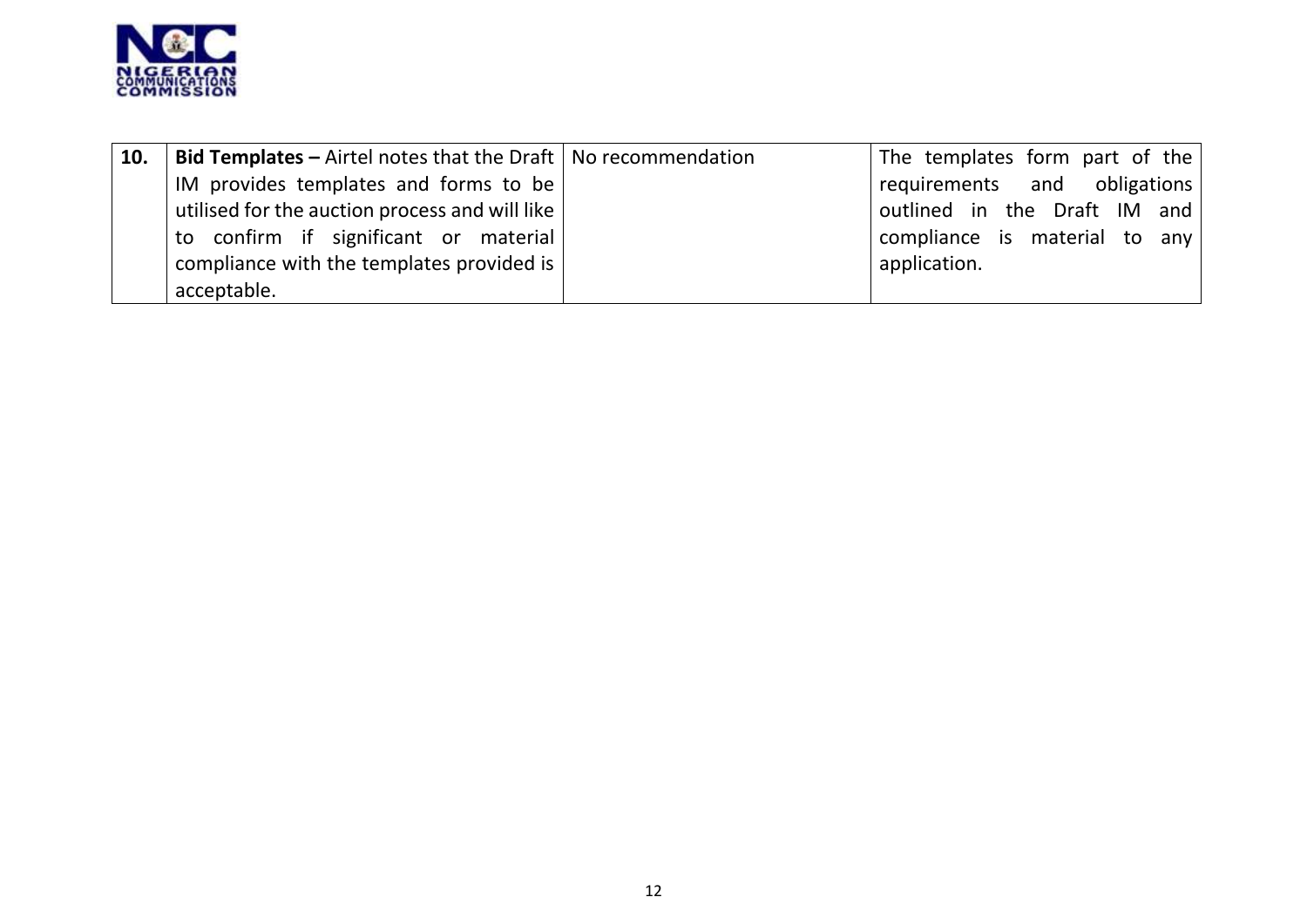

## **HUAWEI LIMITED**

| S/N          | <b>Huawei Observation</b>                                                                                                                                                                                                                                                                                                                                                                                                                           | <b>Huawei Recommendations</b>   | <b>Commission's response</b>                                                            |
|--------------|-----------------------------------------------------------------------------------------------------------------------------------------------------------------------------------------------------------------------------------------------------------------------------------------------------------------------------------------------------------------------------------------------------------------------------------------------------|---------------------------------|-----------------------------------------------------------------------------------------|
| $\mathbf{1}$ | The release of 200 MHz is fairly consistent<br>with the quantum Huawei recommended<br>in our report but the frequencies are<br>different (more information is shared<br>below). Offering to 2 licensees is fine<br>although more preferred small lots could<br>have been given to facilitate competition.                                                                                                                                           |                                 | Only two lots of 100MHz each are<br>currently available for licensing at<br>the moment. |
| 2.           | Split band offerings (i.e. 3.5 - 3.6 GHz (Lot<br>B) and 3.7-3.8 GHz (Lot D) is unusual and<br>could result in harmful interferences given<br>the use of the C-Band for satellite services.<br>Previously it was our understanding that<br>3403-3520.5 MHz was used for IMT<br>services, state owned C-band satellite<br>transponder downlink operating within<br>3540-3660 MHz frequencies and other<br>satellite services operating up to 4.2 GHz. |                                 | Appropriate mitigation techniques<br>will be put in place to avoid<br>interference.     |
| 3.           | The IM states that the lots 3500-3600 and                                                                                                                                                                                                                                                                                                                                                                                                           | We suggest to NCC that it would | Appropriate mitigation techniques<br>will be put in place to avoid                      |
|              | 3700-3800 of 100 MHz bandwidth each,   have been better to offer 3.3 -                                                                                                                                                                                                                                                                                                                                                                              |                                 | interference.                                                                           |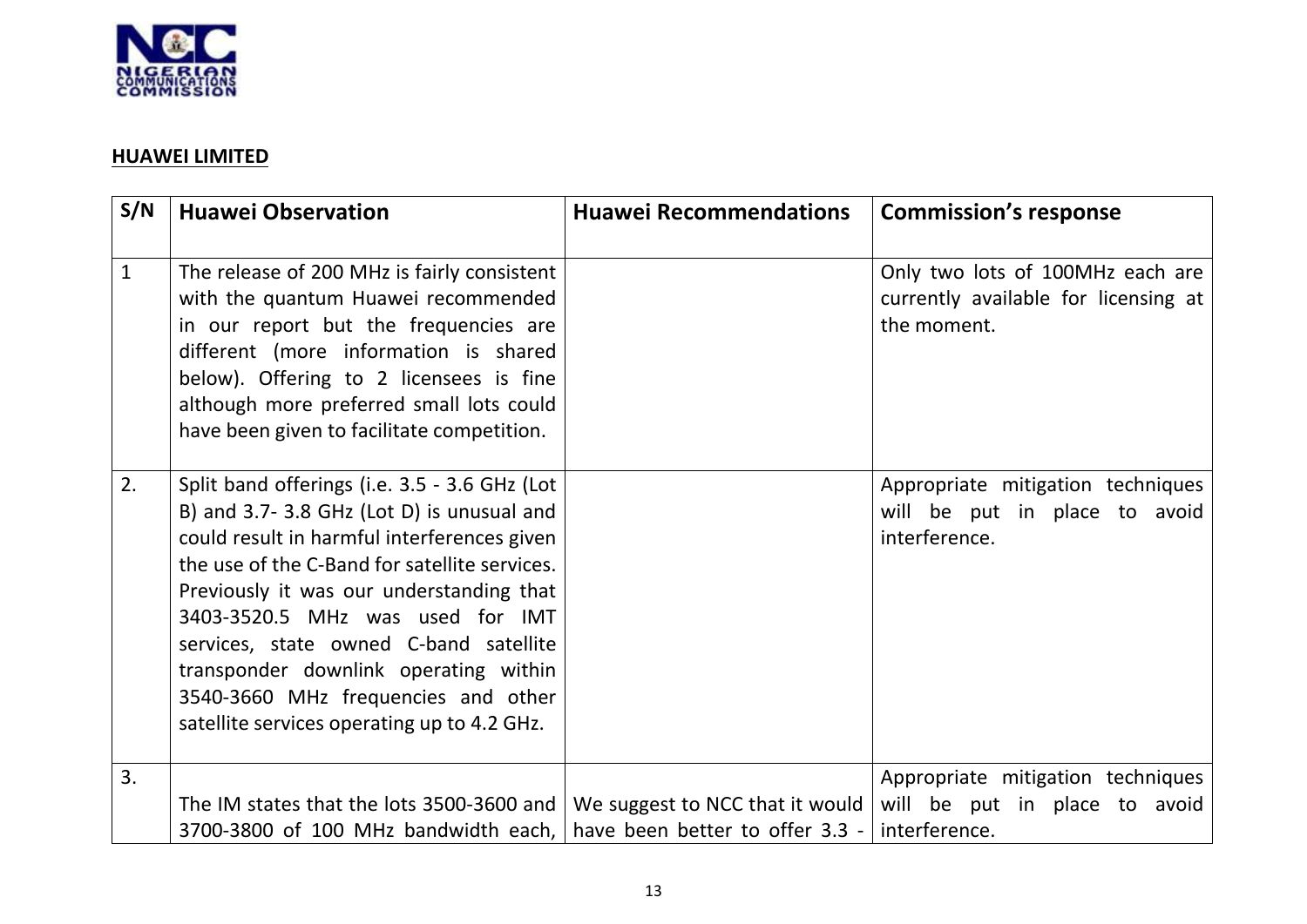

|    | shall be cleared and made available by the<br>NCC for commercial roll out after the<br>spectrum auction (page 38). There are<br>possibilities of facing challenge to do the<br>migration so fast. There are no mention<br>about the guard bands. Looking at the 2<br>lots - Lot B looks easier to clear as only two<br>licensees need to be cleared at the bottom<br>of the lot. Intercellular in Lagos, Abuja and<br>Rivers and IPNX in Rivers but from approx.<br>3520 MHz is clear and if the state owned<br>satellite can be required to clear the rest of<br>the lot, then Lot B could be cleared. Lot D<br>is even more problematic as C-Band<br>satellite services will be above and below | 3.4 GHz as since we understand<br>that this block is clear | $3.3 - 3.4$ GHz is undergoing studies<br>towards WRC-23 at the ITU level and<br>not readily available for assignment. |
|----|---------------------------------------------------------------------------------------------------------------------------------------------------------------------------------------------------------------------------------------------------------------------------------------------------------------------------------------------------------------------------------------------------------------------------------------------------------------------------------------------------------------------------------------------------------------------------------------------------------------------------------------------------------------------------------------------------|------------------------------------------------------------|-----------------------------------------------------------------------------------------------------------------------|
|    | it. Without the guard bands there will be<br>interference everywhere.                                                                                                                                                                                                                                                                                                                                                                                                                                                                                                                                                                                                                             |                                                            |                                                                                                                       |
| 4. | The IM states that the NCC reaffirms its<br>intention to "systematically migrate<br>incumbent users of the remaining portion<br>of the C-band in the future to free up<br>Spectrum and make it available for the<br>deployment of new services. In such<br>instances, the Commission will issue                                                                                                                                                                                                                                                                                                                                                                                                   |                                                            | Comments noted                                                                                                        |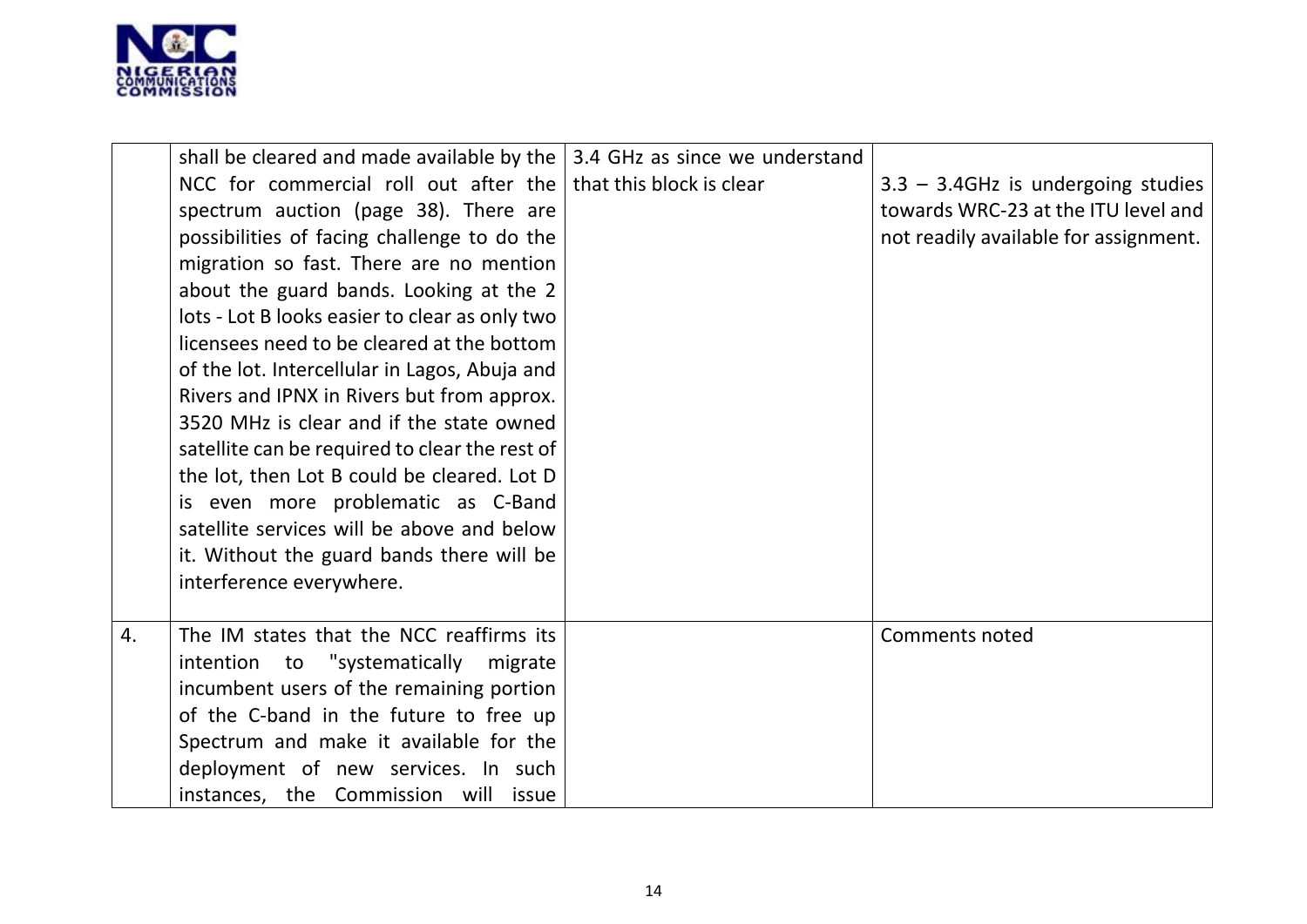

|    | information and carry out appropriate<br>consultations with the industry."<br>This could be much harder than the NCC<br>think and might take longer time period to<br>complete this activity           |                                          |                                                                                                                                                                                                                                                                    |
|----|--------------------------------------------------------------------------------------------------------------------------------------------------------------------------------------------------------|------------------------------------------|--------------------------------------------------------------------------------------------------------------------------------------------------------------------------------------------------------------------------------------------------------------------|
| 5. | Reserve pricing for a 100 MHz block seems  <br>higher given the short 10 year licence, of<br>course NCC will mainly consider the<br>comments about reserve price from<br>bidders.                      | license to balance the reserve<br>price. | We suggest to give 15 year The Licence Tenure remains 10 years<br>However, auction winners that<br>intend to pay for a spectrum license<br>of 15 years will be allowed provided<br>that the additional 5 years shall also<br>be paid at the prorated auction price |
| 6. | Who can bid is confusing on the face of the<br>Draft IM, but the NCC are obviously open<br>to a new entrant but that is unlikely<br>without coverage spectrum (see page 31).                           |                                          | The Draft IM is clear about the<br>criteria and pre-qualification for all<br>applicants.                                                                                                                                                                           |
| 7. | Synchronization but not frame structures<br>are mentioned which is not mandatory<br>(see page 38). This may cause some<br>interference issues. We think further work<br>needs to be done in this area. |                                          | Appropriate mitigation techniques<br>will be put in place to avoid<br>interference.                                                                                                                                                                                |
| 8. | Rollout obligations seem fairly gentle- but<br>backhaul<br>suspect that<br>fibre<br>we                                                                                                                 |                                          | Rollout<br>Obligations<br>have<br>been<br>reviewed.                                                                                                                                                                                                                |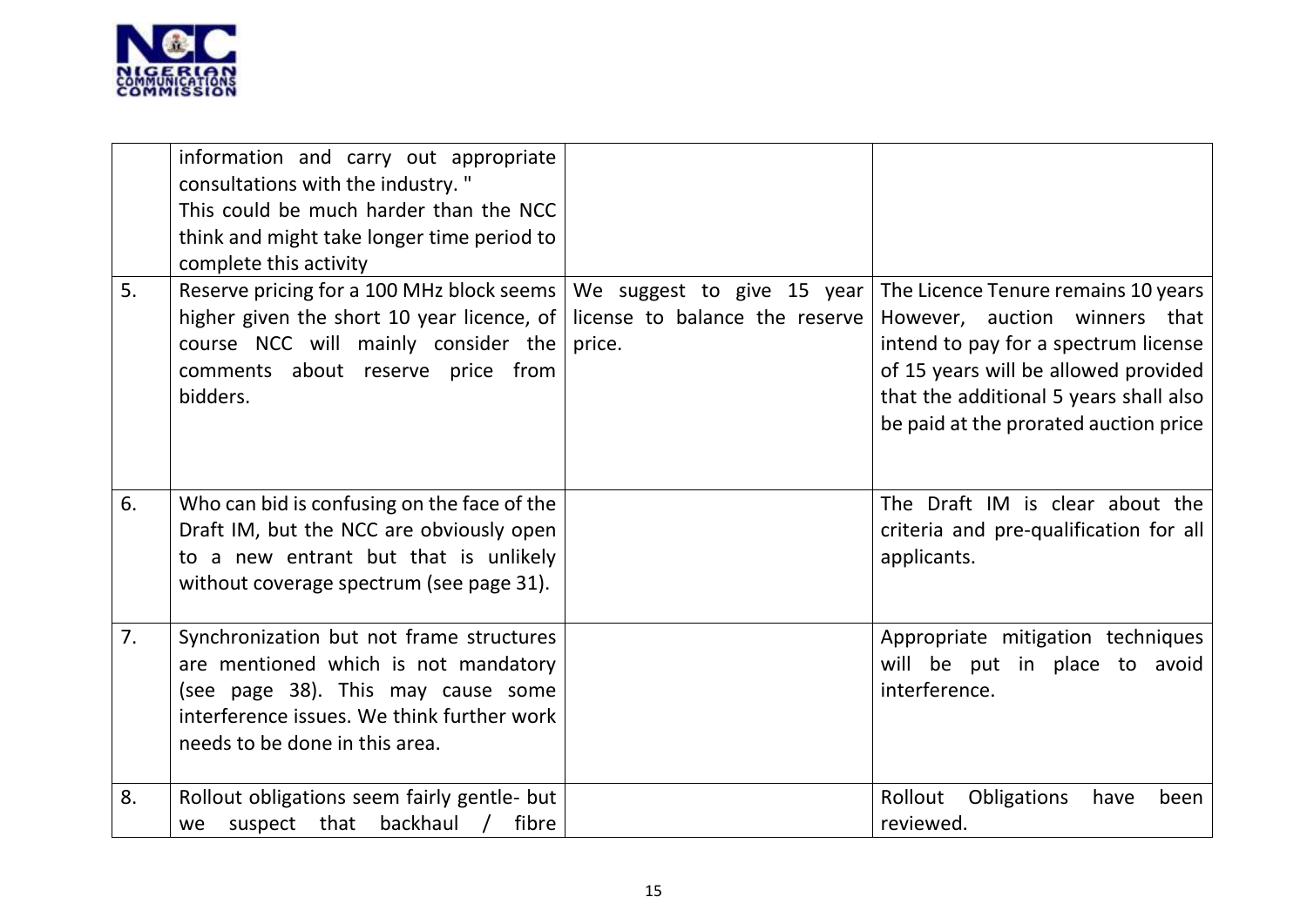

|     | penetration of towers will be an issue.<br>backhaul<br>Facilitation for<br>spectrum<br>allocations is supported but this does not<br>appreciate the additional<br>bandwidth<br>needed for 5G. |                                                                                                                                                                                                                                                                                                |                                                                           |
|-----|-----------------------------------------------------------------------------------------------------------------------------------------------------------------------------------------------|------------------------------------------------------------------------------------------------------------------------------------------------------------------------------------------------------------------------------------------------------------------------------------------------|---------------------------------------------------------------------------|
| 9.  | The coverage obligation (in page 34 and<br>the following) is not very demanding. Can<br>be re-visited by the NCC.                                                                             |                                                                                                                                                                                                                                                                                                | Rollout<br>Obligations<br>have<br>been<br>reviewed.                       |
| 10. | In Lagos and Kano, which are only 50KM<br>away from the border, the problem of<br>satellite signal interference will perplex 5G<br>operators in the future.                                   | It is suggested that NCC should<br>consider<br>the<br>spectrum<br>coordination of<br>neighboring<br>countries in 5G and satellite<br>spectrum planning.                                                                                                                                        | Cross border coordination measures<br>will be implemented as appropriate. |
| 11. |                                                                                                                                                                                               | Since 5G trial has been done in 6<br>states, Huawei suggest operators<br>to launch 5G in all these state to<br>verify 5G commercial launch<br>experience in different state,<br>consider investment pressure,<br>also suggest operators launch<br>few sites in each state at 1st ~<br>2nd year | <b>Comments noted</b>                                                     |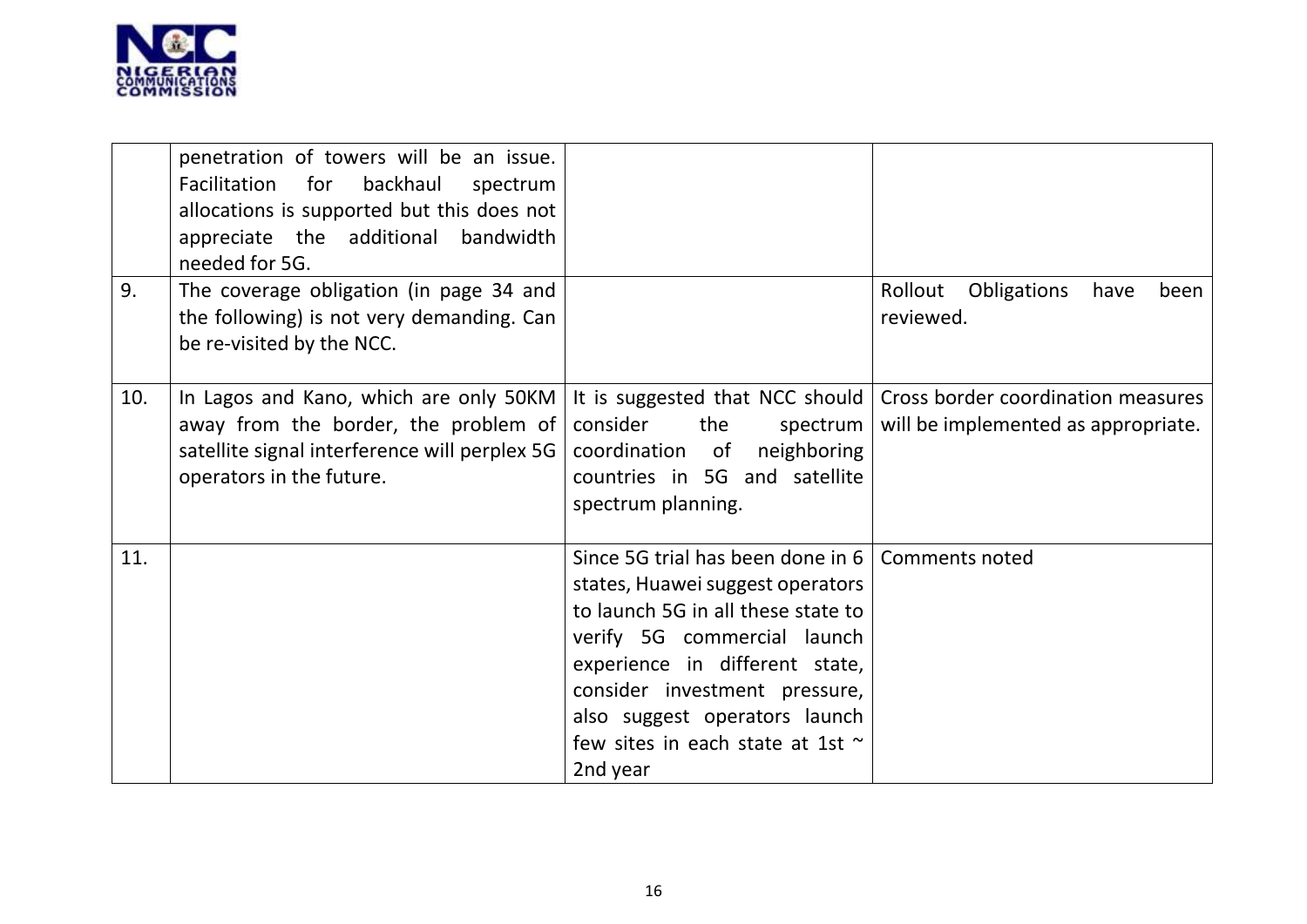

## **INTELSAT SATELLITE LIMITED**

| S/N | <b>Intelsat Observations</b>                                                                                                                                                                                                                                                                                                                                                                                                                                                                                                                                          | <b>Intelsat Recommendations</b>                                                                                                                                                                                                                                                                                                                                                                                                                                                    | <b>Commission's response</b>                                                                                                                                                                                                                                                                                                                                                                                                                    |
|-----|-----------------------------------------------------------------------------------------------------------------------------------------------------------------------------------------------------------------------------------------------------------------------------------------------------------------------------------------------------------------------------------------------------------------------------------------------------------------------------------------------------------------------------------------------------------------------|------------------------------------------------------------------------------------------------------------------------------------------------------------------------------------------------------------------------------------------------------------------------------------------------------------------------------------------------------------------------------------------------------------------------------------------------------------------------------------|-------------------------------------------------------------------------------------------------------------------------------------------------------------------------------------------------------------------------------------------------------------------------------------------------------------------------------------------------------------------------------------------------------------------------------------------------|
| 1.  | Intelsat is particularly concerned that<br>NCC's proposed actions are inconsistent<br>with the current ITU Radio Regulations<br>post WRC-19 and the Rules and<br>Regulations as stated in Article 5 (see<br>page 125).<br>As a member of ITU, Nigeria participates<br>in spectrum decisions reached, Treaty-<br>based decisions, by Member States at<br>Radio<br>World<br>Communication<br>Conferences (WRCs). While we recognize<br>that WRC-23 Agenda Item 1.3 is currently<br>considering primary mobile allocations of<br>the 3600-3800 MHz band in Region 1, the | 1. To be prudent and allow the<br>WRC-23 studies under agenda<br>item 1.3 to be completed with<br>respect to the 3.6-3.8 GHz band<br>rather than make a preemptive<br>decision that would hinder FSS<br>deployment in Nigeria but also<br>in neighboring countries<br>2. Establish a<br>regulatory<br>framework for the clearing that<br>incentivize all stakeholders to<br>Collaborate to achieve a timely<br>transition without disruption to<br>existing<br>services.<br>Normal | 1. The agenda item 1.3 at WRC-<br>23 considers studies towards<br>the upgrade of the mobile<br>allocations to primary in the<br>$3.6 - 3.8$ GHz. This means co-<br>existence on the same band.<br>Meanwhile, Nigeria intends<br>to migrate the current FSS<br>other<br>users, similar to<br>countries in Region 1 and in<br>its national interest.<br>2. The Commission<br>has a<br>for<br>migration<br>plan<br>all<br>licensed ground segments |
|     | same agenda item recognizes that for                                                                                                                                                                                                                                                                                                                                                                                                                                                                                                                                  | practice<br>would<br>mean<br>a                                                                                                                                                                                                                                                                                                                                                                                                                                                     | providers within this band.                                                                                                                                                                                                                                                                                                                                                                                                                     |
|     | African countries, especially those in<br>tropical areas, the operators of FSS                                                                                                                                                                                                                                                                                                                                                                                                                                                                                        | migration plan and consultation<br>on the band clearance should                                                                                                                                                                                                                                                                                                                                                                                                                    | Secondly,<br>Cross<br>border<br>coordination measures will                                                                                                                                                                                                                                                                                                                                                                                      |
|     | systems are more reliable for use in C-<br>band frequencies $(3400 - 4200 \text{ MHz})$ ,<br>rather than in higher frequency band. We $\vert$ 3. Adopt a C-band clearing                                                                                                                                                                                                                                                                                                                                                                                              | before<br>place<br>the<br>take<br>proceeding of the Auction.                                                                                                                                                                                                                                                                                                                                                                                                                       | implemented<br>be<br>as<br>appropriate.<br>The Migration Plan is being<br>3.                                                                                                                                                                                                                                                                                                                                                                    |
|     | urge the NCC to allow WRC-23 study timeframe that takes                                                                                                                                                                                                                                                                                                                                                                                                                                                                                                               | into                                                                                                                                                                                                                                                                                                                                                                                                                                                                               | implemented in phases.                                                                                                                                                                                                                                                                                                                                                                                                                          |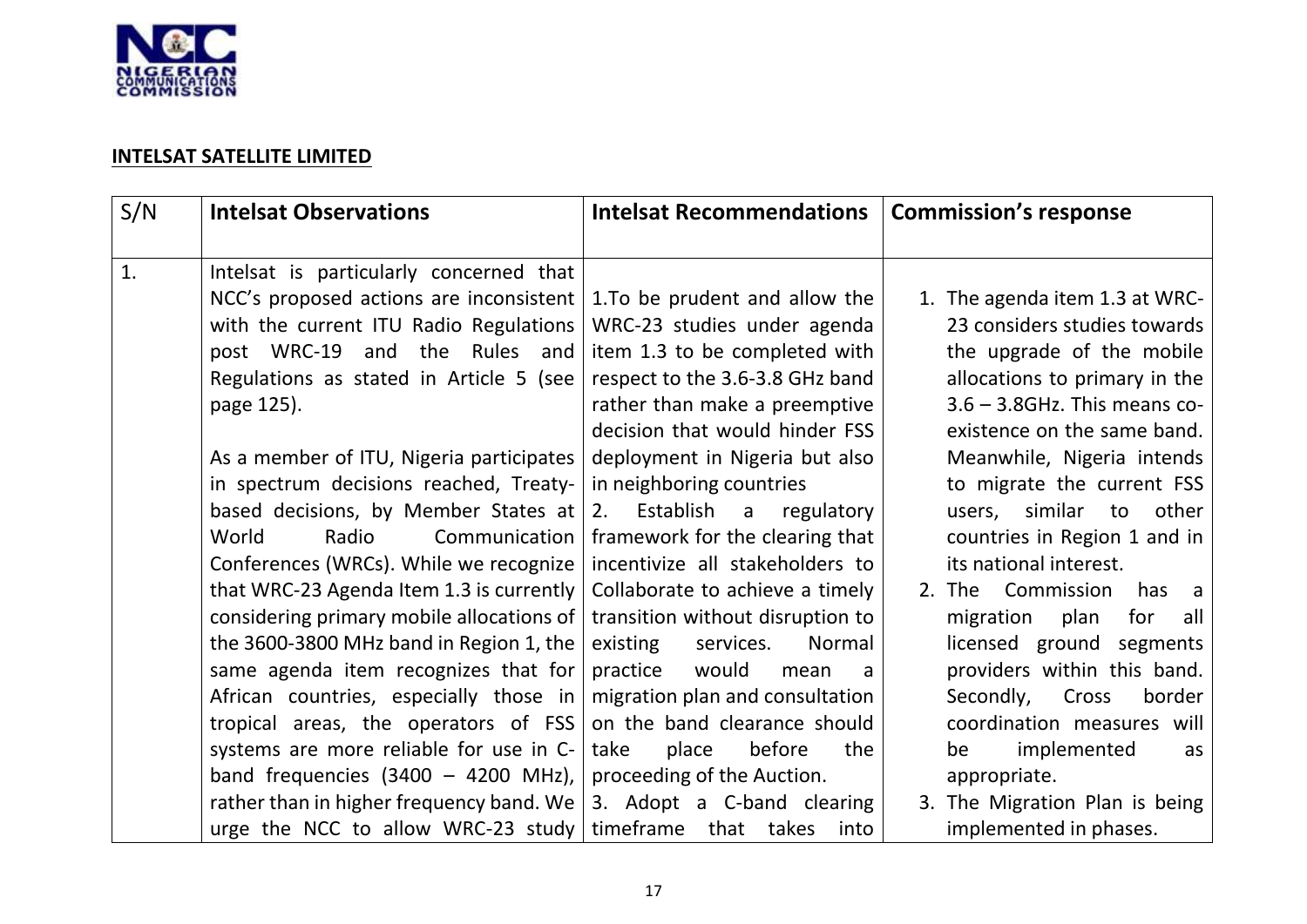

| groups to complete work under agenda       | account the complexity of the         | 4. Noted                         |
|--------------------------------------------|---------------------------------------|----------------------------------|
| item 1.3 with respect to the $3600 - 3800$ | transition                            | Commercial Satellite<br>5. The   |
| MHz band, rather than preempt the WRC-     | and that does protect the             | <b>Communications Guidelines</b> |
| 23 due process by taking a unilateral      | current users of the band.            | is already in place.             |
| action with respect to C-band. Such        | 4. Adopt technical rules that         | 6. This is not acceptable as     |
| decision will undermine the purpose of     | would<br>that<br><b>FSS</b><br>ensure | Landing Rights are issued for    |
| the ITU and may create interferences in    | operations in the remaining           | free in Nigeria in line with the |
| radio spectrum along the Nigerian          | band are protected. These             | Open Sky Principles.             |
| borders. We are not aware of any sub-      | include instituting a guard-band      |                                  |
| Saharan African country that has           | between 5G and FSS and setting        |                                  |
| implemented IMT in the 3600 - 3900 MHz     | emission limits on 5G. Such           |                                  |
| band.                                      | guard-band should be placed           |                                  |
|                                            | outside the spectrum allocated        |                                  |
|                                            | to FSS services.                      |                                  |
|                                            | 5.<br>Establish a<br>regulatory       |                                  |
|                                            | framework that incentivizes the       |                                  |
|                                            | registration of C-band earth          |                                  |
|                                            | stations and that ensures their       |                                  |
|                                            | protection from 5G.                   |                                  |
|                                            | 6. Provide satellite operators,       |                                  |
|                                            | including Intelsat, fair and          |                                  |
|                                            | appropriate compensation for          |                                  |
|                                            | the                                   |                                  |
|                                            | expropriation of its C-band           |                                  |
|                                            | landing rights licenses, including    |                                  |
|                                            | but not limited to loss of            |                                  |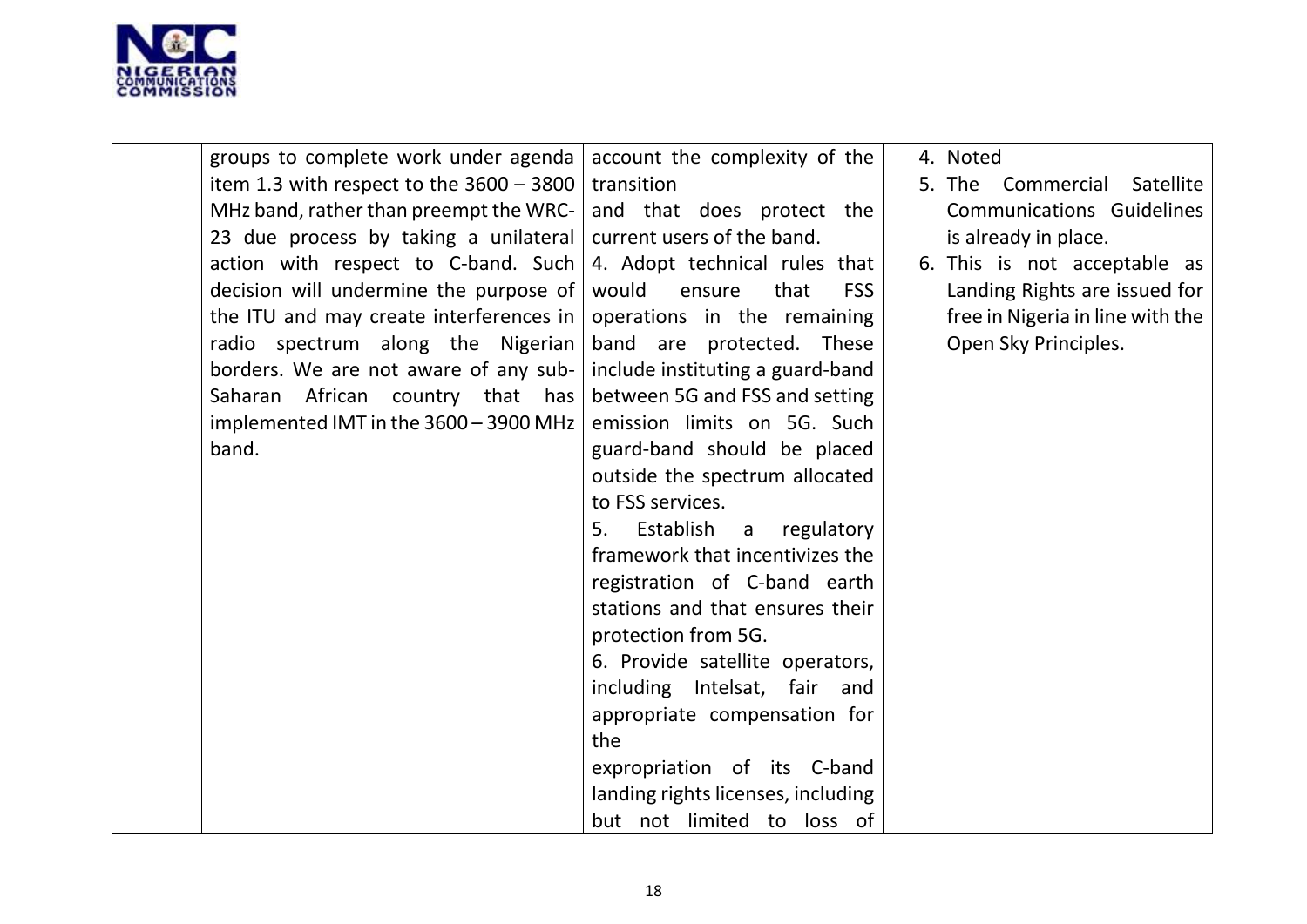

|    |                                                                                                                                                                                                                                                                                                                                                                                                                                                                                                                                                                                                                                                                                                                                                      | property and the relocation<br>costs of continuing to provide<br>uninterrupted service to its<br>customers.                                                                                                                                                                                                                                                                                                                                                                                         |                                                                                                                                                                                                                                                                                                                                                                                                                                                                                                                                              |
|----|------------------------------------------------------------------------------------------------------------------------------------------------------------------------------------------------------------------------------------------------------------------------------------------------------------------------------------------------------------------------------------------------------------------------------------------------------------------------------------------------------------------------------------------------------------------------------------------------------------------------------------------------------------------------------------------------------------------------------------------------------|-----------------------------------------------------------------------------------------------------------------------------------------------------------------------------------------------------------------------------------------------------------------------------------------------------------------------------------------------------------------------------------------------------------------------------------------------------------------------------------------------------|----------------------------------------------------------------------------------------------------------------------------------------------------------------------------------------------------------------------------------------------------------------------------------------------------------------------------------------------------------------------------------------------------------------------------------------------------------------------------------------------------------------------------------------------|
| 2. | Intelsat is surprised that NCC has issued a<br>draft Auction prior to public consultation<br>with the industry in relation to the<br>frequency bands and migration plans<br>clearance. Additionally, in Section 8.5 of<br>the Draft Memorandum, NCC provides<br>for an indicative auction timetable. By the<br>timetable, Auction stage will<br>be<br>concluded within three (3) months from<br>the publication of the final Memorandum<br>and the start of bidding application date.<br>Firstly, no period is granted for the<br>consultation of the industry in relation to<br>the migration plan and band clearance.<br>The proposed timetable may result in the<br>launch of IMT services in the auctioned<br>bands prior to the finalization of | 1. There must be a plan to<br>define and implement the<br>technical<br>necessary<br>mitigation methods that<br>will protect all incumbent<br>services from adjacent<br>band-interference once<br>terrestrial 5G services are<br>implemented.<br>Also, frequency licences<br>issued to operators of<br>earth stations may also<br>be affected, requiring the<br>amendment of licences<br>and payment associated<br>with regulatory fees. This<br>would not only cause<br>regulatory<br>issues<br>for | 1. The<br>Commission<br>has<br>a<br>migration<br>plan<br>for<br>all<br>licensed ground segments<br>providers within this band.<br>The Migration Plan is being<br>implemented<br>in<br>phases.<br>Secondly,<br>Cross<br>border<br>coordination measures will<br>implemented<br>be<br>as<br>appropriate.<br>2. The process is being driven<br>by the approved National 5G<br>Policy in the<br>national<br>interest.<br>More so, the auction process<br>predicated<br>the<br>is<br>on<br>Commission's<br>regulatory<br>powers and mandate under |
|    | migration of incumbent users and it does                                                                                                                                                                                                                                                                                                                                                                                                                                                                                                                                                                                                                                                                                                             | Intelsat, with regards to<br>authorized<br>space                                                                                                                                                                                                                                                                                                                                                                                                                                                    | Nigerian<br>the<br><b>Communications Act 2003.</b>                                                                                                                                                                                                                                                                                                                                                                                                                                                                                           |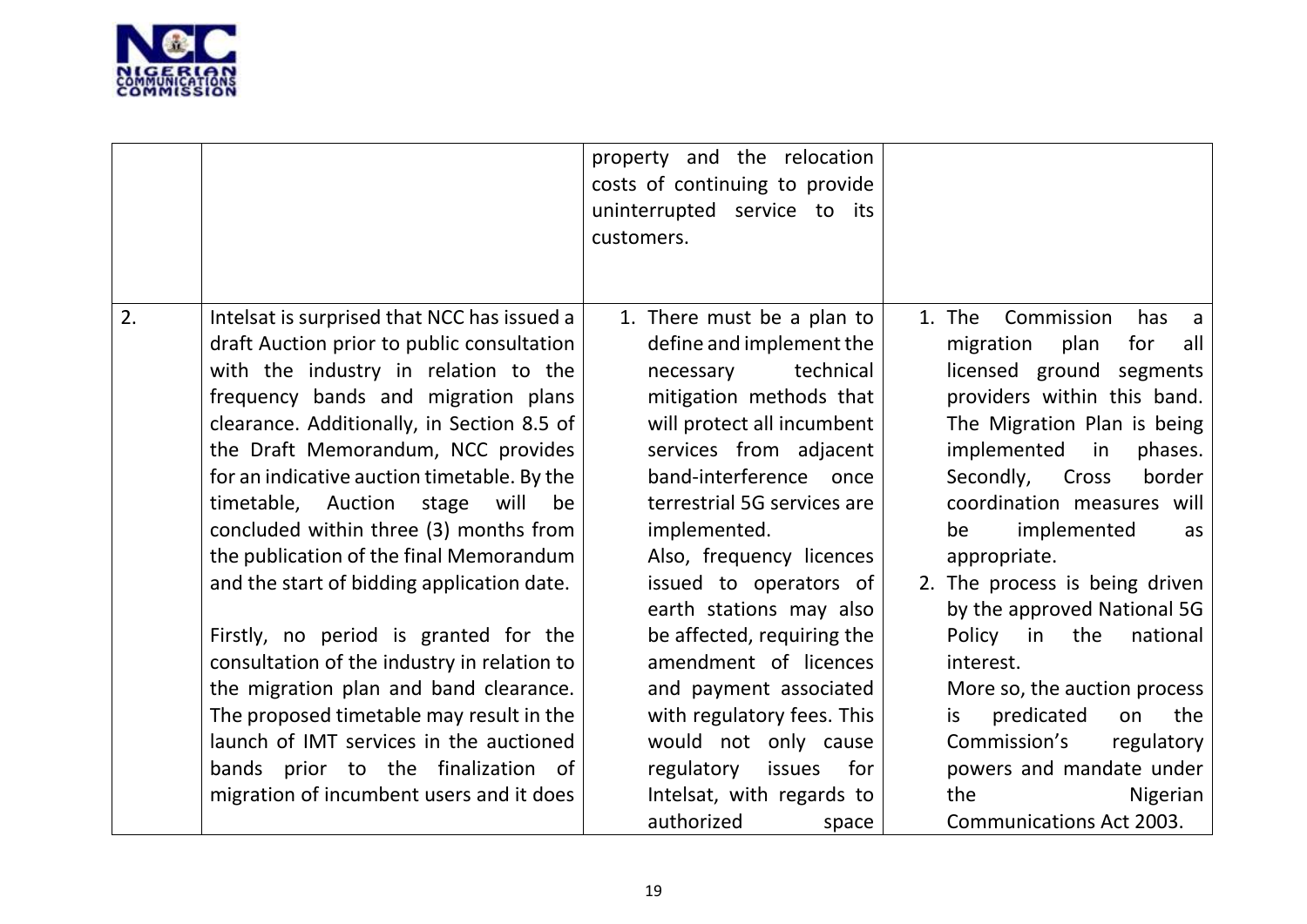

|     | not provide any possible mitigation<br>measures.<br>Additionally, it is expedient that technical<br>rules and mitigation measures are<br>adopted to ensure C-band FSS operators<br>are protected prior to allowing terrestrial<br>mobile services in any segment of $3400 -$<br>4200 band range. The specific mitigation<br>techniques required will be based on<br>some factors, including the extent to<br>which C-band earth stations are deployed<br>in Nigeria. Intelsat has addressed these<br>issues in a White Paper titled "Technical<br><b>Compatibility Challenges Between Fixed</b><br><b>Satellite Services and 5G in C-band." We</b><br>implore NCC to analyze the attached<br>document before making its decision. | but also<br>stations,<br>its<br>customers who rely on<br>the lower part of the C<br>for their<br>band<br>own<br>connectivity in Nigeria to<br>amend their earth station<br>authorizations.<br>2. We request the NCC not<br>proceed<br>to<br>the<br>to<br>Applications and Auction<br>Stages before<br>having<br>established a migration<br>plan that<br>has<br>been<br>discussed and approved<br>the<br>interested<br>by<br>Stakeholders. |                       |
|-----|-----------------------------------------------------------------------------------------------------------------------------------------------------------------------------------------------------------------------------------------------------------------------------------------------------------------------------------------------------------------------------------------------------------------------------------------------------------------------------------------------------------------------------------------------------------------------------------------------------------------------------------------------------------------------------------------------------------------------------------|-------------------------------------------------------------------------------------------------------------------------------------------------------------------------------------------------------------------------------------------------------------------------------------------------------------------------------------------------------------------------------------------------------------------------------------------|-----------------------|
| 3.1 | A number of mitigation measures have<br>been studied at the ITU level such as<br>Report ITU-R M.2109 yet none seem to be<br>considered in this case. There are two (2)<br>interference<br>mechanisms<br>main<br>to<br>consider between 5G operations and FSS<br>earth stations in adjacent bands:                                                                                                                                                                                                                                                                                                                                                                                                                                 | Additional satellite capacity may  <br>be required to ensure sufficient<br>supply available in the reduced<br>FSS frequency range to absorb<br>the incumbent services that<br>must be moved and to meet<br>for<br>Contractual<br>obligations                                                                                                                                                                                              | <b>Comments noted</b> |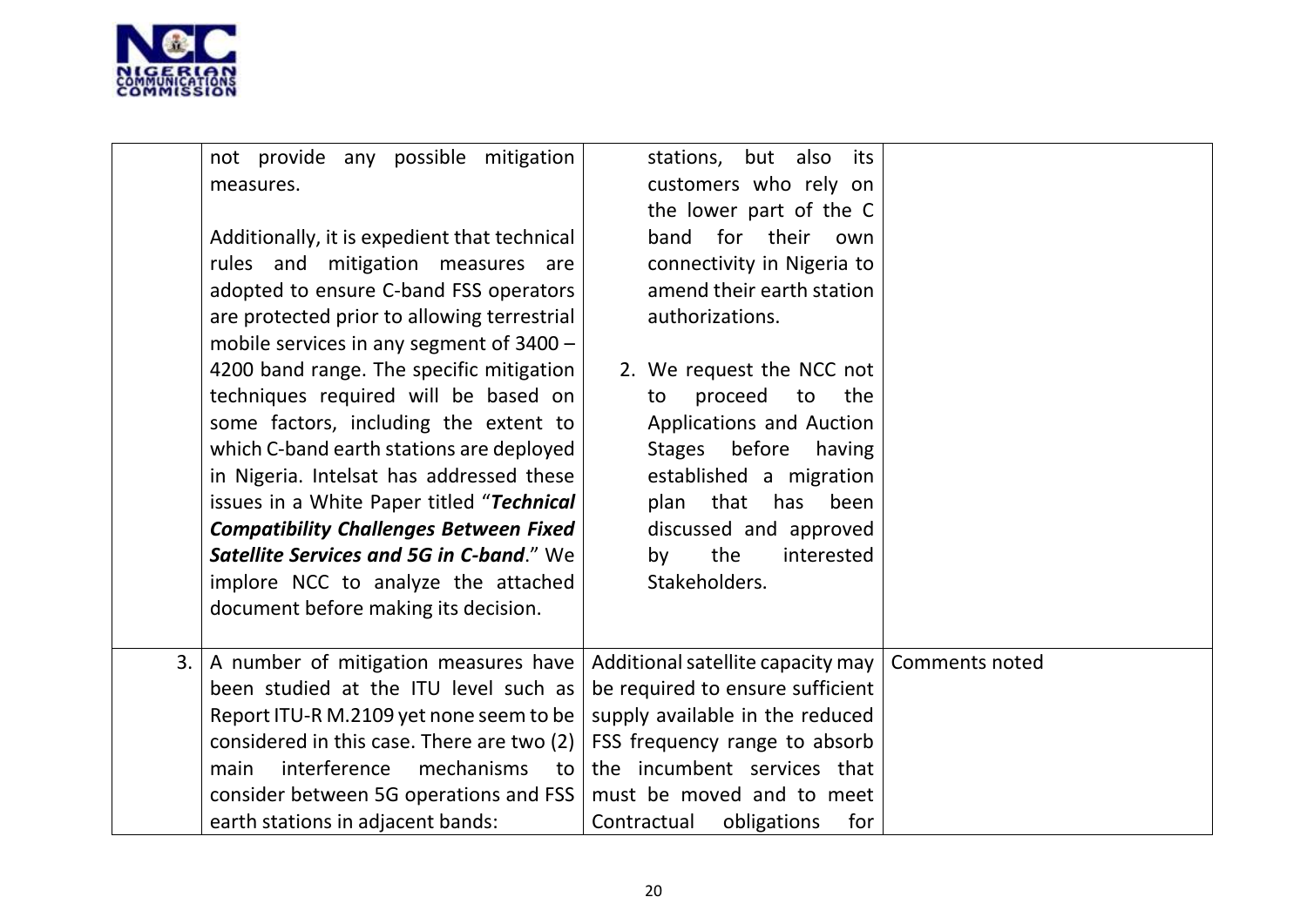

| 1. Saturation of the Low<br><b>Noise</b><br>Amplifier/Block-downconverter<br>(LNA/LNB) of the satellite earth<br>station;<br>2. Out of Band Emissions (OOBE)<br>produced by 5G transmissions,<br>in-band<br>which<br>result<br>in<br>interference from the perspective<br>of the satellite earth stations.<br>examples of the mitigation<br>Some<br>techniques available to the<br>Mobile<br>Industry today are listed in the following<br>table that could help reduce required<br>distances that<br>the<br>5G<br>separation<br>networks would normally have to meet<br>the strength limits at the earth stations: | contingency capacity in the<br>event a transponder or<br>$\overline{a}$<br>satellite suffers failure. Satellite<br>will<br>have<br>operators<br>to<br>determine<br>whether<br>the<br>additional capacity is sufficient<br>their<br>Nigerian<br>serve<br>to<br>customers. Second, a<br>highly<br>detailed frequency migration<br>plan must be mapped out and<br>clearly communicated to all<br>customers and their end users.<br>This plan will result in migration,<br>not only for services currently<br>operating in the frequencies to<br>be cleared for terrestrial 5G<br>operations, but also services in<br>the remaining FSS spectrum<br>that<br>to<br>may<br>need<br>be<br>consolidated to find sufficient<br>bandwidth for larger content |  |
|---------------------------------------------------------------------------------------------------------------------------------------------------------------------------------------------------------------------------------------------------------------------------------------------------------------------------------------------------------------------------------------------------------------------------------------------------------------------------------------------------------------------------------------------------------------------------------------------------------------------|----------------------------------------------------------------------------------------------------------------------------------------------------------------------------------------------------------------------------------------------------------------------------------------------------------------------------------------------------------------------------------------------------------------------------------------------------------------------------------------------------------------------------------------------------------------------------------------------------------------------------------------------------------------------------------------------------------------------------------------------------|--|
|                                                                                                                                                                                                                                                                                                                                                                                                                                                                                                                                                                                                                     | customers. Third, there must be<br>a plan to define and Implement                                                                                                                                                                                                                                                                                                                                                                                                                                                                                                                                                                                                                                                                                  |  |
|                                                                                                                                                                                                                                                                                                                                                                                                                                                                                                                                                                                                                     | technical<br>the<br>necessary<br>mitigation methods that will                                                                                                                                                                                                                                                                                                                                                                                                                                                                                                                                                                                                                                                                                      |  |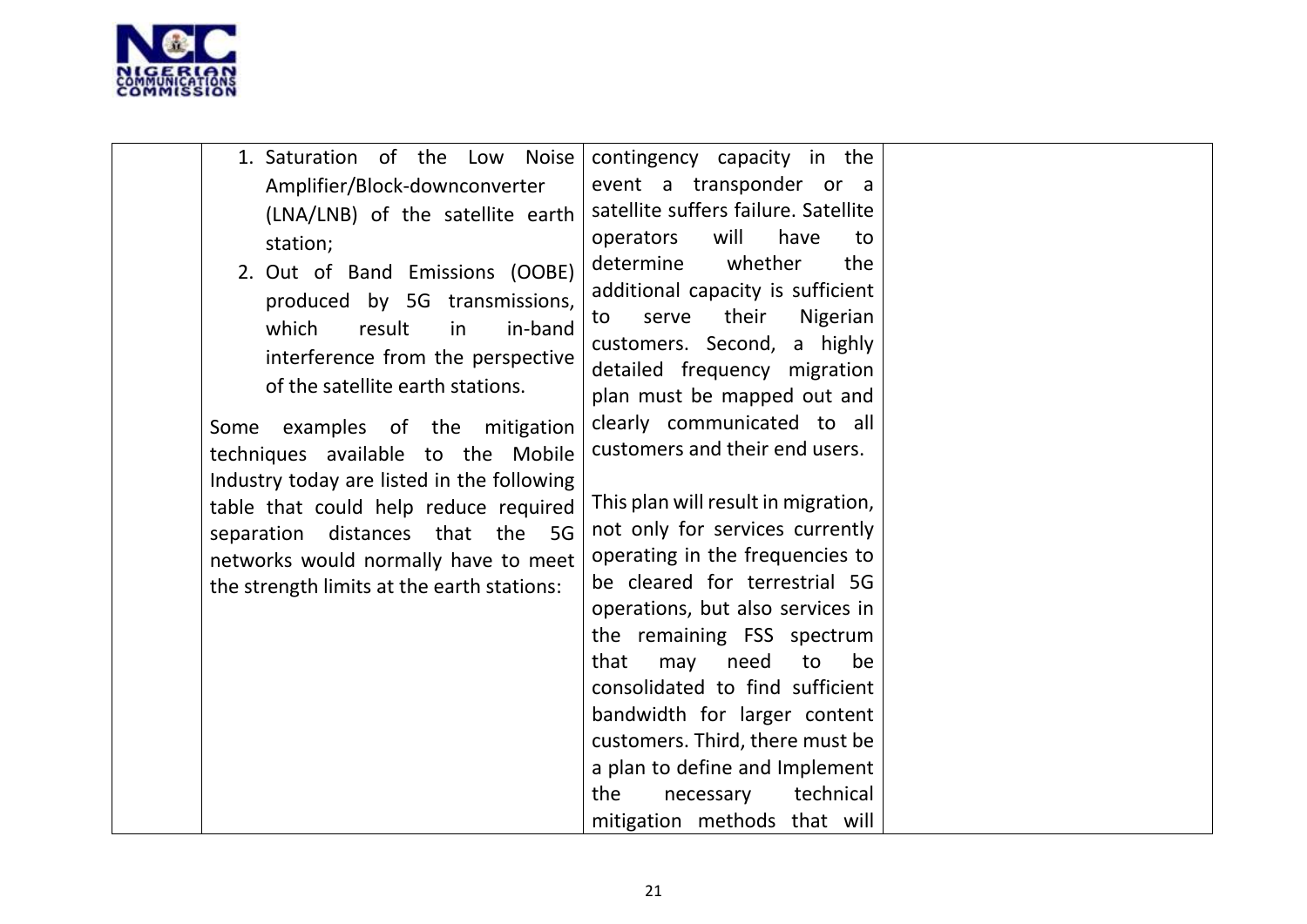

|   |                                                                                                                                                                                                                                                                                                                                                                                                                                                                                                                                                                                                                                                                                                                                                                           | protect all incumbent services<br>from                           |                                                                         |
|---|---------------------------------------------------------------------------------------------------------------------------------------------------------------------------------------------------------------------------------------------------------------------------------------------------------------------------------------------------------------------------------------------------------------------------------------------------------------------------------------------------------------------------------------------------------------------------------------------------------------------------------------------------------------------------------------------------------------------------------------------------------------------------|------------------------------------------------------------------|-------------------------------------------------------------------------|
| 4 | Furthermore,<br>Intelsat<br>noticed<br>the<br>timeframe of three months proposed for<br>the whole auction process. Intelsat fears<br>that a short timeframe may lead to not<br>carefully balance the interests of multiple<br>stakeholders. For instance, Intelsat<br>closely followed the FCC C-band auction<br>and in order to ensure that all voices are<br>heard, the FCC process lasted about three<br>years, starting with a Notice of Inquiry in<br>2017, and ending with a decision in<br>February 2020. The FCC decision<br>established a clear regulatory framework,<br>including payment of relocation costs and<br>incentives for accelerated clearing, that<br>satellite<br>encouraged<br>incumbent<br>operators to provide spectrum on a<br>speedy timeline |                                                                  | <b>Comments noted</b>                                                   |
| 5 | We understand that the NCC assures in<br>Section 8.5 of the Draft Memorandum                                                                                                                                                                                                                                                                                                                                                                                                                                                                                                                                                                                                                                                                                              | We request the NCC to review<br>and publish the current usage of | The Commission has a migration<br>plan for<br>all<br>licensed<br>ground |
|   | that it will continue to enforce a policy                                                                                                                                                                                                                                                                                                                                                                                                                                                                                                                                                                                                                                                                                                                                 | the band and demonstrate that                                    | segments providers within this                                          |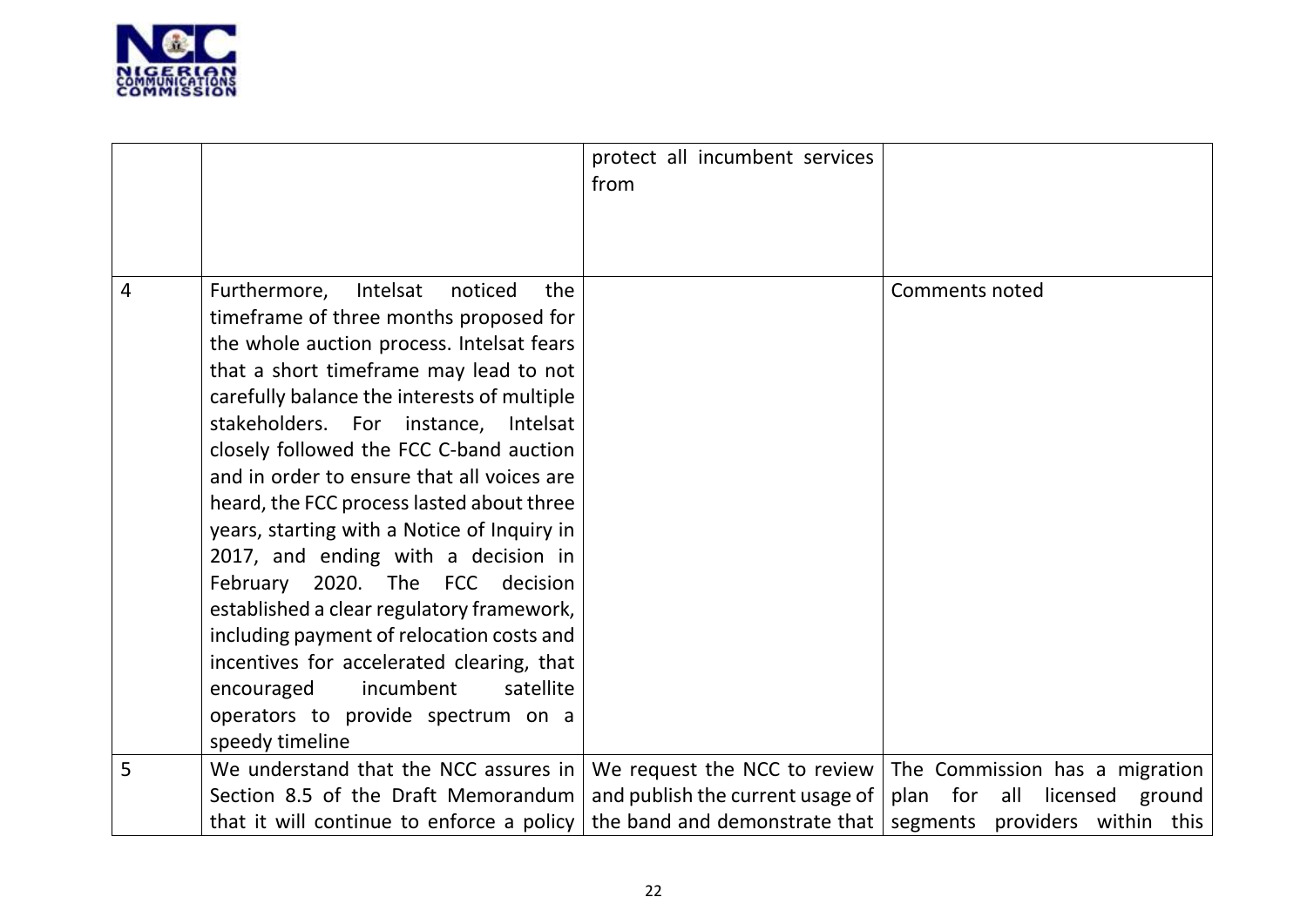

|    | whereby all licensed operators neither $ no $                          | network                           | or       | services | band. The Migration Plan is being                 |                       |  |
|----|------------------------------------------------------------------------|-----------------------------------|----------|----------|---------------------------------------------------|-----------------------|--|
|    | cause, nor are affected by, interference disruption will occur through |                                   |          |          | implemented in                                    | phases.<br><b>The</b> |  |
|    | to/from other Spectrum users. However, the proposed auction plan.      |                                   |          |          | Migration Plan is designed to                     |                       |  |
|    | the Draft Memorandum does not                                          |                                   |          |          | its<br>ensure                                     | seamless              |  |
|    | demonstrate any intent to establish                                    |                                   |          |          | implementation without service                    |                       |  |
|    | specific mitigation methods and ensure                                 |                                   |          |          | disruption.                                       |                       |  |
|    | the band migration without affecting the                               |                                   |          |          |                                                   |                       |  |
|    | band users.<br>In case<br>current<br>of                                |                                   |          |          |                                                   |                       |  |
|    | introduction of new services prior the                                 |                                   |          |          |                                                   |                       |  |
|    | implementation of mitigation techniques                                |                                   |          |          |                                                   |                       |  |
|    | or migration of current usage, there is a                              |                                   |          |          |                                                   |                       |  |
|    | risk of disruption of the current services                             |                                   |          |          |                                                   |                       |  |
|    | deployed in the band, negatively affecting                             |                                   |          |          |                                                   |                       |  |
|    | service providers and consumers alike.                                 |                                   |          |          |                                                   |                       |  |
| 6. | Intelsat believes that the Nigerian process                            |                                   |          |          | We urge NCC to adopt these $\vert$ Comments noted |                       |  |
|    | for redeploying C-Band spectrum should                                 | principles in its decision-making |          |          |                                                   |                       |  |
|    | reflect certain core principles that are $\vert$ to                    | ensure                            | that     | Nigerian |                                                   |                       |  |
|    | proving critical to the success of the $ $                             | customers                         | receive  | the      |                                                   |                       |  |
|    | parallel redeployment of this spectrum in $\vert$ maximum              |                                   | benefits | from     |                                                   |                       |  |
|    | the U.S. and will guide success of its                                 | satellite services.               |          |          |                                                   |                       |  |
|    | deployment not only in Nigeria, but                                    |                                   |          |          |                                                   |                       |  |
|    | internationally<br>(the<br>"Repurposing                                |                                   |          |          |                                                   |                       |  |
|    | Principles"). The Repurposing Principles                               |                                   |          |          |                                                   |                       |  |
|    | recognize:                                                             |                                   |          |          |                                                   |                       |  |
|    |                                                                        |                                   |          |          |                                                   |                       |  |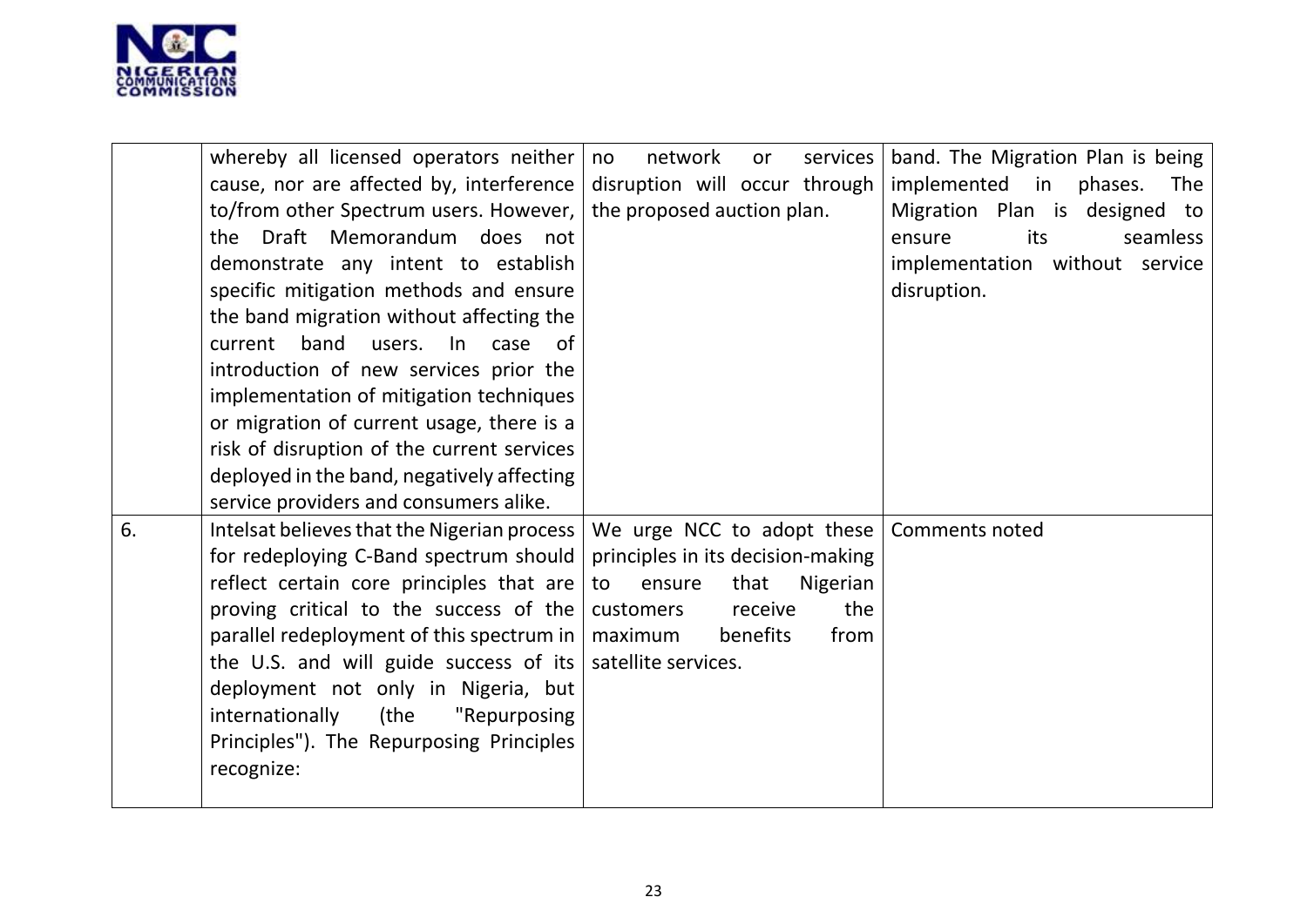

| a. The significant value of<br>satellite services currently<br>provided by Intelsat and<br>other satellite operators to<br>Nigerians,<br>the<br>media<br>distribution ecosystem, and<br>remote<br>communities<br>to<br>across Nigeria.           |  |  |
|--------------------------------------------------------------------------------------------------------------------------------------------------------------------------------------------------------------------------------------------------|--|--|
| b. The significant value of the<br>C-band<br>spectrum<br>being<br>repurposed as an enabler of<br>next generation services -<br>not just for 5G operators, but<br>also for the Nigerian public<br>and the Nigerian economy.                       |  |  |
| c. The importance and value of<br>repurposing this spectrum<br>within a timeframe and in a<br>manner that not only makes<br>this spectrum available for<br>earliest<br>5G<br>the<br>at<br>also<br>opportunity,<br>but<br>minimizes the impact on |  |  |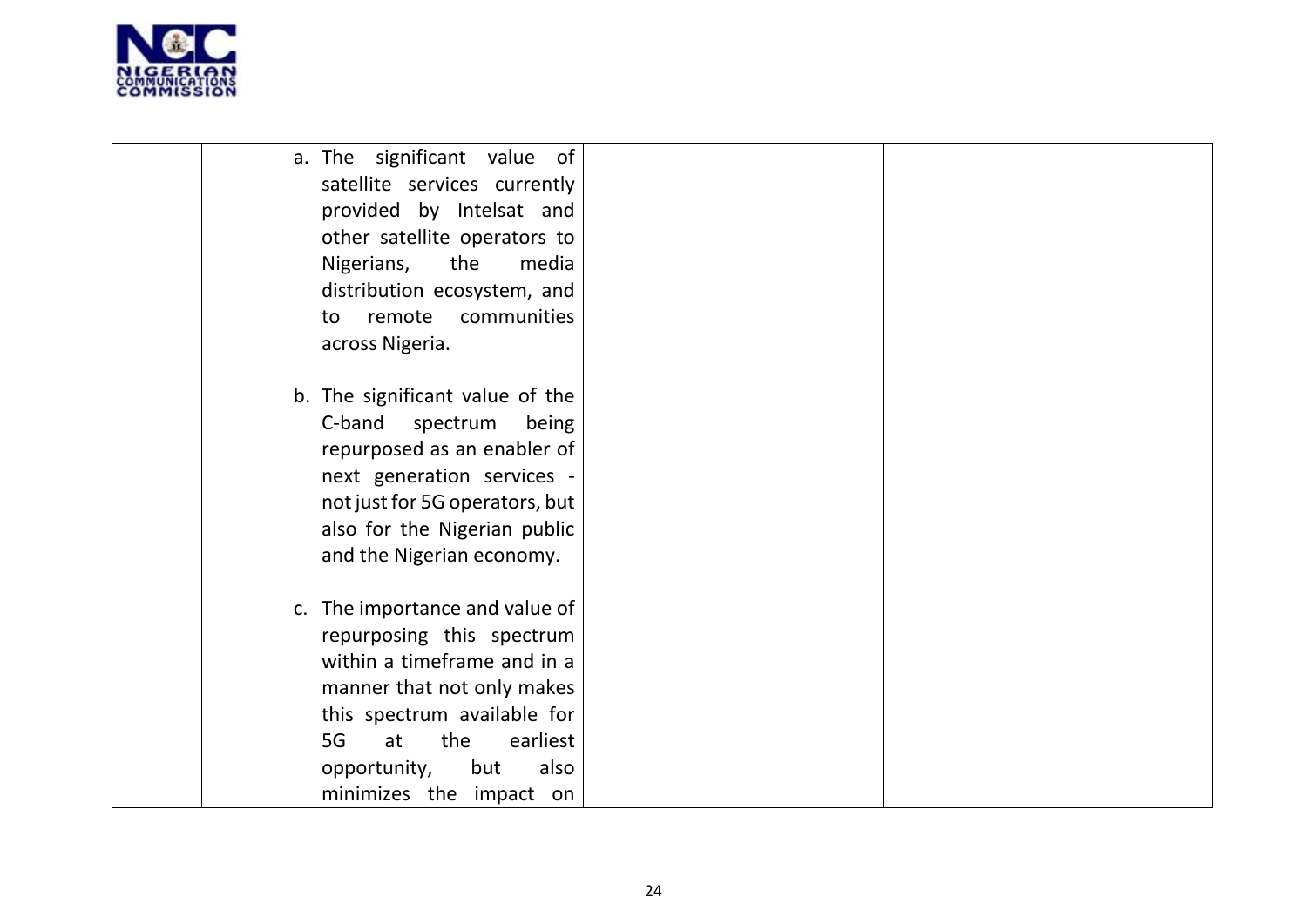

|    | existing customers in the<br>band.                                                                                                                                                                                                                                                                                                                      |                                 |                                          |
|----|---------------------------------------------------------------------------------------------------------------------------------------------------------------------------------------------------------------------------------------------------------------------------------------------------------------------------------------------------------|---------------------------------|------------------------------------------|
|    | d. The significant role to be<br>played and costs to be<br>incurred by all domestic and<br>foreign satellite operators<br>alike in clearing the band for<br>these next generation uses.                                                                                                                                                                 |                                 |                                          |
|    | e. The<br>for<br>need<br>equal<br>treatment of all domestic<br>satellite<br>foreign<br>and<br>operators in a manner that<br>the<br>recognizes<br>unique<br>challenges that reallocating<br>the C-Band for 5G creates for<br>these satellite operators and<br>the financial and operational<br>impact on these operators in<br>enabling this transition. |                                 |                                          |
| 7. | We understand that the NCC reaffirms in                                                                                                                                                                                                                                                                                                                 | We<br>request<br>include<br>to  |                                          |
|    | Section 5.6 of the Draft Memorandum its                                                                                                                                                                                                                                                                                                                 | consultations<br>on the<br>band | Commission's<br><b>The</b><br>regulatory |
|    | intention to systematically<br>migrate                                                                                                                                                                                                                                                                                                                  |                                 | activities are in line with its powers   |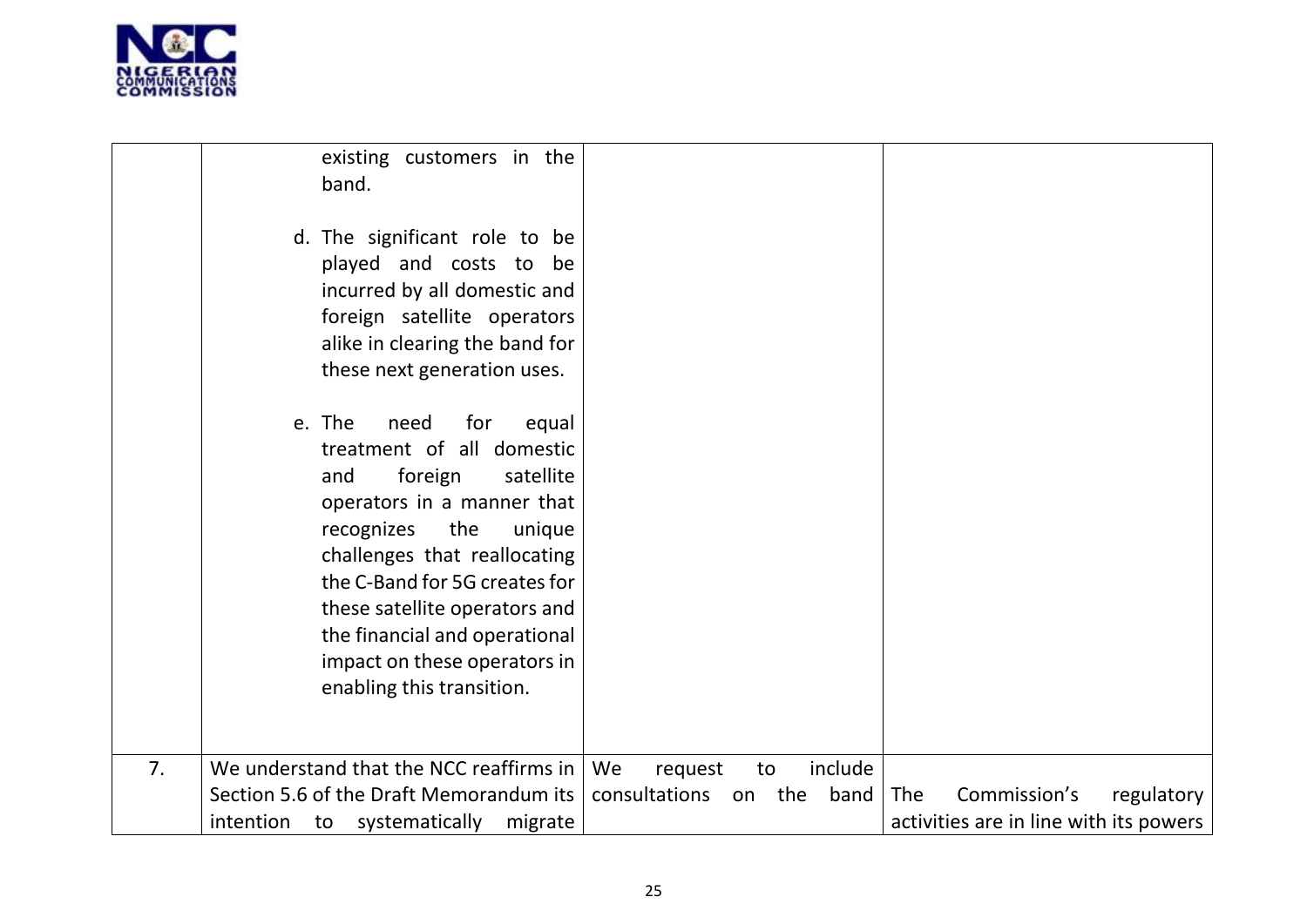

| incumbent users of the remaining portion $ $ clearance in the auction              | and mandate under the Nigerian  |
|------------------------------------------------------------------------------------|---------------------------------|
| of the C-band in the future to free up   timeline before proceeding.               | <b>Communications Act 2003.</b> |
| spectrum and make it available for the                                             |                                 |
| deployment of new services. In such                                                | Further to the submission of    |
| instances, the NCC will issue information $\vert$ bids and the auction stage or at |                                 |
| and carry out appropriate consultations                                            | the very least to setup a       |
| with the industry.                                                                 | dedicated workshop with the     |
|                                                                                    | industry to give an overview of |
| However, based on the Indicative Auction                                           | its experience to ensure 5G     |
| Timetable (Section 8.5 of the Draft                                                | deployment is realized without  |
| Memorandum) NCC has not taken into                                                 | impacting incumbent services    |
| consideration such consultations in the                                            | and technology.                 |
| auction timeline.                                                                  |                                 |
|                                                                                    |                                 |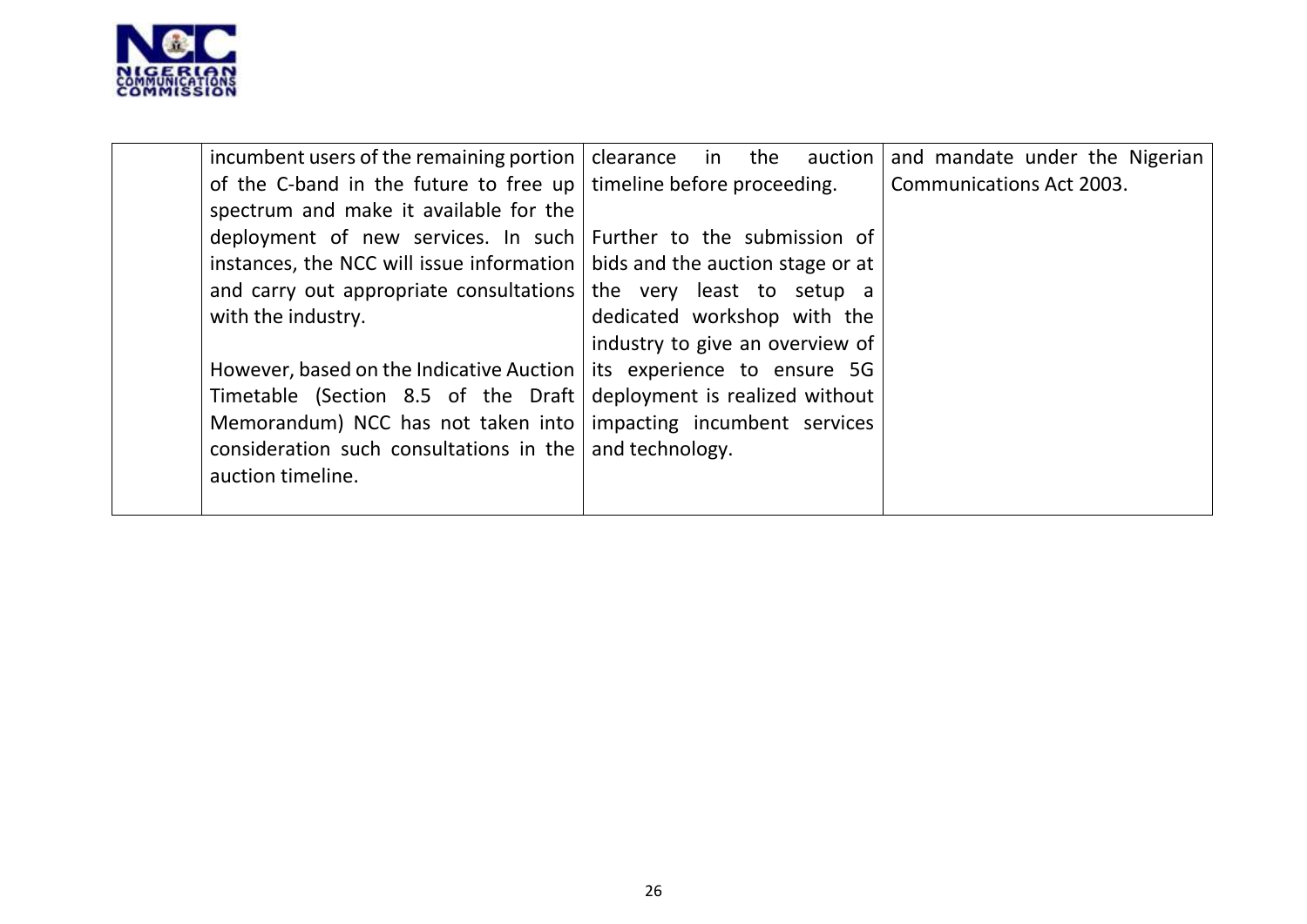

# **GSMA**

| S/N            | <b>GSMA Observations</b>                                                                                                                                                                                                                                                                                                                                                                                                                                                                                                               | <b>GSMA Recommendations</b>                                                                                                                                                                                                                                                                                                                                                                                                                                                                      | <b>Commission's response</b>                                                                                                                                    |
|----------------|----------------------------------------------------------------------------------------------------------------------------------------------------------------------------------------------------------------------------------------------------------------------------------------------------------------------------------------------------------------------------------------------------------------------------------------------------------------------------------------------------------------------------------------|--------------------------------------------------------------------------------------------------------------------------------------------------------------------------------------------------------------------------------------------------------------------------------------------------------------------------------------------------------------------------------------------------------------------------------------------------------------------------------------------------|-----------------------------------------------------------------------------------------------------------------------------------------------------------------|
| $\mathbf{1}$   | The IM states that the reserve Price for one<br>Lot of 100 MHz and has a value of: One<br>Hundred and Ninety-Seven Million and<br>Four Hundred Thousand United States<br>Dollars (US \$197,400,000.00)<br>or its<br>equivalent in Naira at the prevailing Central<br>Bank of Nigeria (CBN) rates at the time of<br>the auction.<br>Setting the right Reserve Price is critical to<br>the success of an auction. . High spectrum<br>prices are strongly linked to reduced<br>coverage, download speeds and mobile<br>broadband adoption | GSMA believes that there is an<br>opportunity to review<br>this<br>reserve price downwards with<br>the objective of encouraging<br>greater positive outcomes for<br>the auction itself and in its<br>utilisation for the deployment of<br>5G services in Nigeria. This is<br>especially in view of the Nigeria<br>National Broadband Plan (NNBP)<br>targeting 4G/5G mobile at 90%<br>population<br>coverage,<br>and<br>minimum Download speed of 25<br>Mbps or higher (where 5G is<br>deployed). | The Commission's responses to<br>Comment 2 of MTN and Comment 3<br>of Airtel has addressed the issues in<br>this comment.                                       |
| $\overline{2}$ | The reserve price does not reflect the<br>Nigerian<br>principles of the<br><b>National</b><br>Broadband Plan 2020 - 2025 (NNBP). The<br>NNBP highlights that one of the major                                                                                                                                                                                                                                                                                                                                                          | With the reserve price set as high<br>as it currently is, it will serve to<br>funds required to meet the                                                                                                                                                                                                                                                                                                                                                                                         | The Commission's responses to<br>Comment 2 of MTN and Comment 3<br>reduce the availability of investor   of Airtel has addressed the issues in<br>this comment. |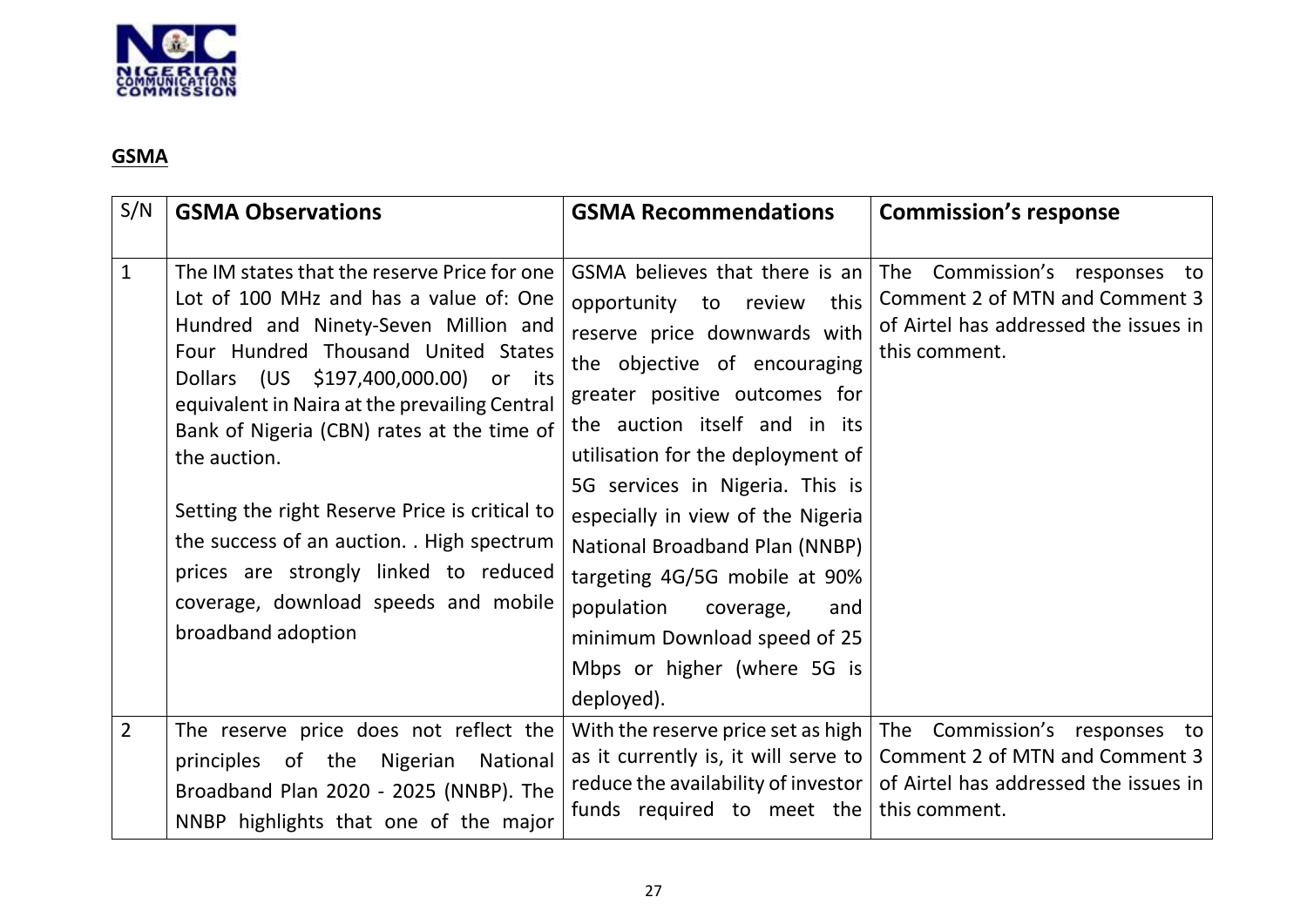

|                | investment categories to achieve the plan<br>can include 5G roll out for top 10 cities,<br>with an estimated 6000 base stations to be<br>deployed at a cost of up to US\$500 Million.<br>This cost will be borne by service providers<br>that will also have to invest significantly in<br>acquiring spectrum. The plan further notes<br>that one of the incentives required to<br>support the attainment of this target is to<br>public sector incentives<br>provide<br>in<br>Spectrum Pricing and Allocation. | objectives<br>of<br>the<br>NNBP.<br>Additionally, setting the reserve<br>price that high goes against the<br>objective of using Spectrum<br>Pricing<br>to<br>incentivise<br>the<br>attainment of the rollout targets<br>as, to do this, the price of<br>spectrum should be moderately<br>low                        |                                                                                                                |
|----------------|-----------------------------------------------------------------------------------------------------------------------------------------------------------------------------------------------------------------------------------------------------------------------------------------------------------------------------------------------------------------------------------------------------------------------------------------------------------------------------------------------------------------|---------------------------------------------------------------------------------------------------------------------------------------------------------------------------------------------------------------------------------------------------------------------------------------------------------------------|----------------------------------------------------------------------------------------------------------------|
| $\overline{3}$ | The IM notes that, as part of the rollout<br>obligations in acquiring an assignment<br>from the auction, the successful bidders<br>shall be obligated to rollout in at least 6<br>cities across the geo-political zones of the<br>Country, within the first 2 years, with<br>coverage proceeding in across the rest of<br>the country in a graduated manner. The IM<br>further indicates that coverage is intended<br>to mean the provision of service in each<br>state with the deployment of a minimum of $ $ | We urge the Commission to<br>review the coverage obligations<br>stated in the IM and allow room<br>for a more practical and less<br>sustainable<br>stringent<br>and<br>network rollout plan to be<br>implemented<br>by<br>winning<br>bidders.<br>Furthermore, we<br>urge<br>the<br>Commission to recognize the fact | Commission's<br>The<br>response<br>to<br>Comment 5 of Airtel as addressed<br>the issue raised by this comment. |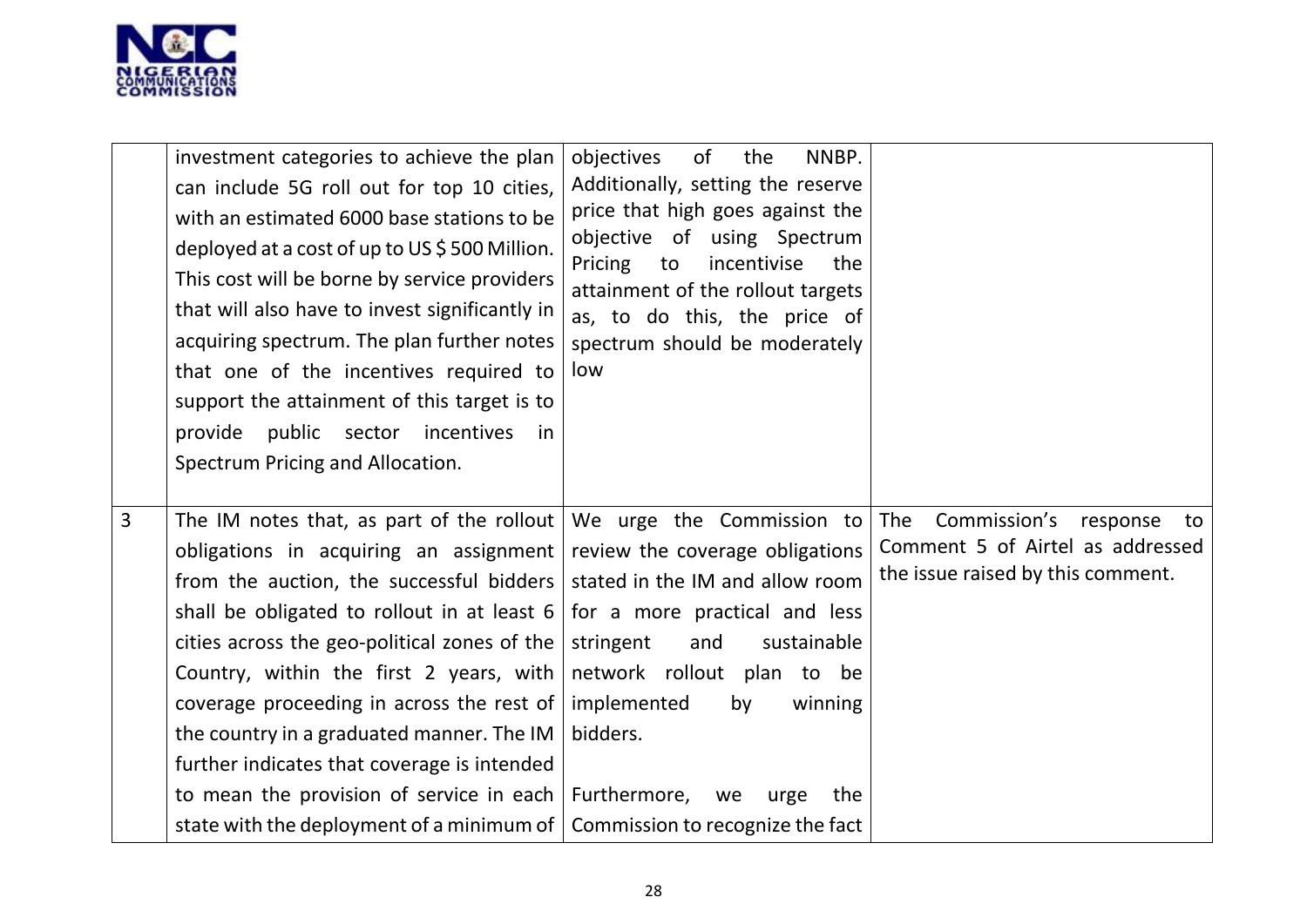

| 5 sites in a state delivering service signal to                                                                                             | that the longer the duration of a                                                                                                                                                                                                                                                                                                                                                                                                                                                                                                                         |
|---------------------------------------------------------------------------------------------------------------------------------------------|-----------------------------------------------------------------------------------------------------------------------------------------------------------------------------------------------------------------------------------------------------------------------------------------------------------------------------------------------------------------------------------------------------------------------------------------------------------------------------------------------------------------------------------------------------------|
| at least one-third $(1/3)$ of the population of                                                                                             | licence, the greater the certainty                                                                                                                                                                                                                                                                                                                                                                                                                                                                                                                        |
| each state capital, at a minimum download                                                                                                   | provided<br>for<br>operators<br>to                                                                                                                                                                                                                                                                                                                                                                                                                                                                                                                        |
| speed of 100 Mbps. The license tenure is                                                                                                    | undertake<br>long-term                                                                                                                                                                                                                                                                                                                                                                                                                                                                                                                                    |
| also indicated to be 10 years.                                                                                                              | rolling<br>investments<br>in<br>out                                                                                                                                                                                                                                                                                                                                                                                                                                                                                                                       |
| Licence obligations and conditions should<br>be designed to encourage greater of<br>coverage, and avoid distorting the award of<br>spectrum | networks and in deploying new<br>services. On the basis of the<br>expected payback period for<br>substantial<br>network<br>new<br>investment,<br>many countries<br>including Canada, New Zealand,<br>the UK and more recently<br>Australia<br>have<br>decided<br>to<br>provide for a minimum term of<br>20 years for new mobile licences.<br>therefore<br>highly<br>It<br>comes<br>recommended<br>the<br>that<br>Commission consider reviewing<br>the licence tenure to have a<br>minimum<br>20-year<br>term<br>to<br>provide for sufficient certainty to |
|                                                                                                                                             | mobile<br>network<br>support                                                                                                                                                                                                                                                                                                                                                                                                                                                                                                                              |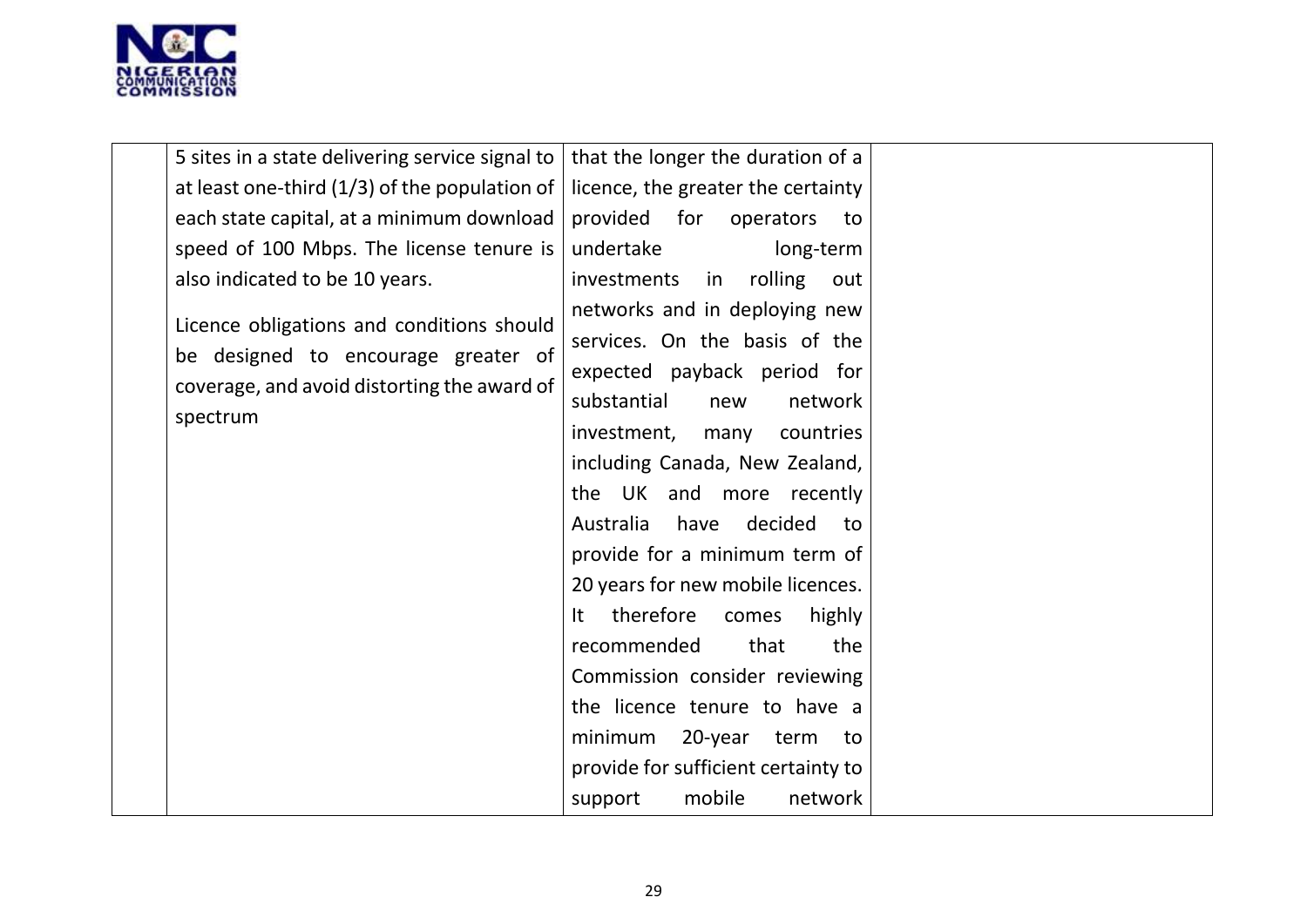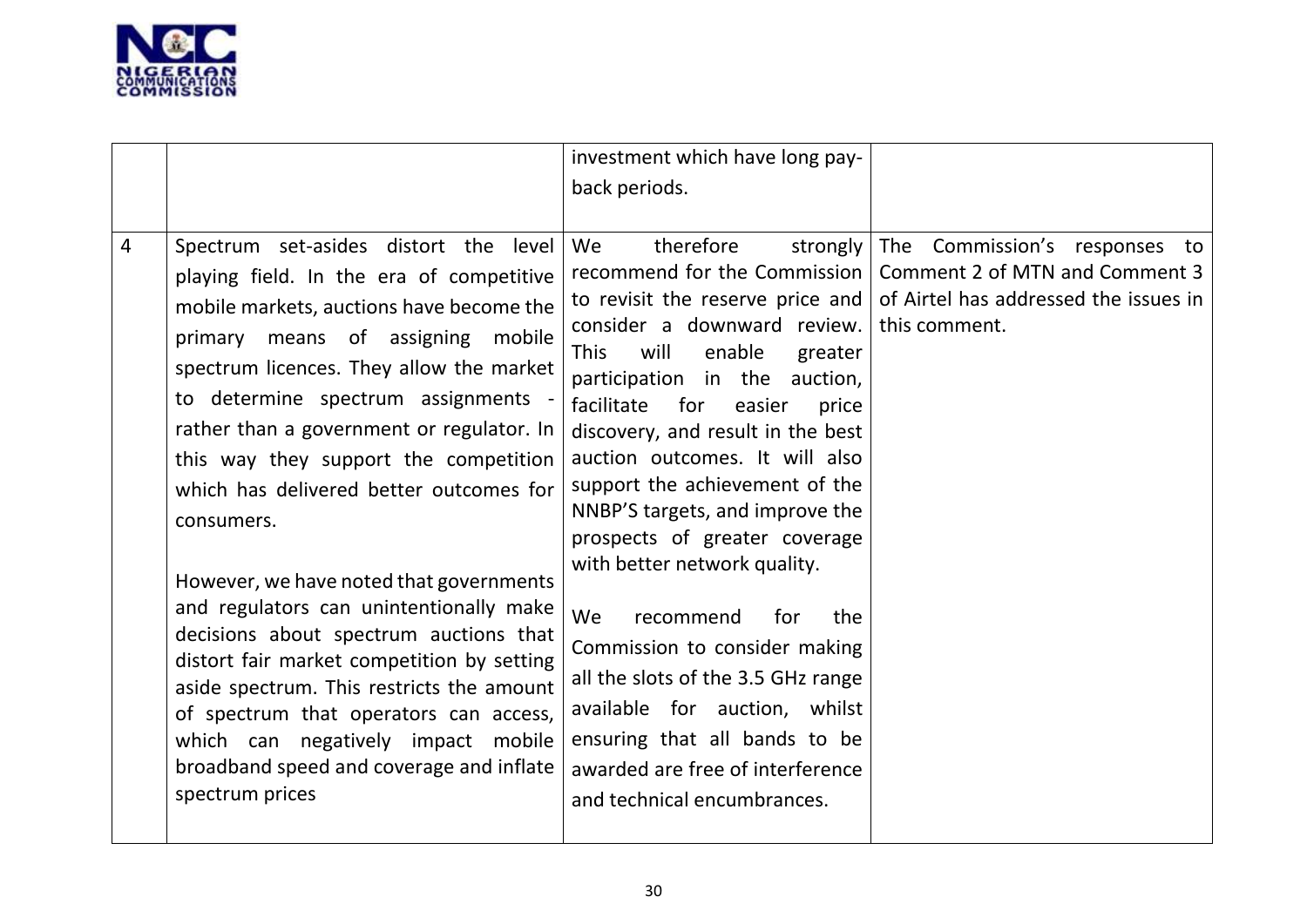

### **INQ DIGITAL NIGERIA LIMITED**

| S/N            | <b>INQ Questions</b>                                                                                                      | <b>Commission's response to Questions</b>                                                                        |
|----------------|---------------------------------------------------------------------------------------------------------------------------|------------------------------------------------------------------------------------------------------------------|
| $\mathbf{1}$   | Is there any prohibition to using this frequency band for 4G<br>and LTE in addition to its primary purpose which is 5G?   | The Commission is technology neutral                                                                             |
| $\overline{2}$ | Is there a tentative date to auction lots in the mmWave<br>spectrum?                                                      | The date will be communicated to all stakeholders when they are<br>set by the Commission.                        |
| $\overline{3}$ | Can a licensee sell part of or share its spectrum to another<br>entity?                                                   | This is set out in the Spectrum Trading Guidelines 2018. It is<br>readily available on the Commission's website. |
| 4.             | Are the remaining lots spectrum frequency Division Duplex<br>or Time Division Duplex?                                     | They are TDD                                                                                                     |
| 5.             | What is the effective usable frequency range in the<br>spectrum and what is the allowance to mitigate against<br>overlap? | The band is planned in 100MHz bandwidth per Operator.                                                            |
| 6.             | Does the Unified Access Service Licence (UASL) allows<br>operators to drop all other licences in favour of the UASL?      | Yes, if the service (s) are covered by the UASL                                                                  |
| 7.             | Is there a penalty if the successful applicant (Licensee) does<br>not commence operation within 12 months?                | The Draft IM is clear on the subsisting policy of 'use-it-or-lose-it'<br>which may be invoked.                   |
| 8.             | Rollout: Is there an order in which the rollout must be done<br>in the 6 geopolitical zones?                              | There is no such order                                                                                           |
| 9.             | Can the Commission advise on the current floor price and<br>price floor thresholds for 5G Deployments?                    | This is undergoing studies and determination by the Commission<br>will be published.                             |
| 10.            | What are the plans to sensitize the public that 5G is safe<br>and has no health implications?                             | Sensitization programmes are ongoing                                                                             |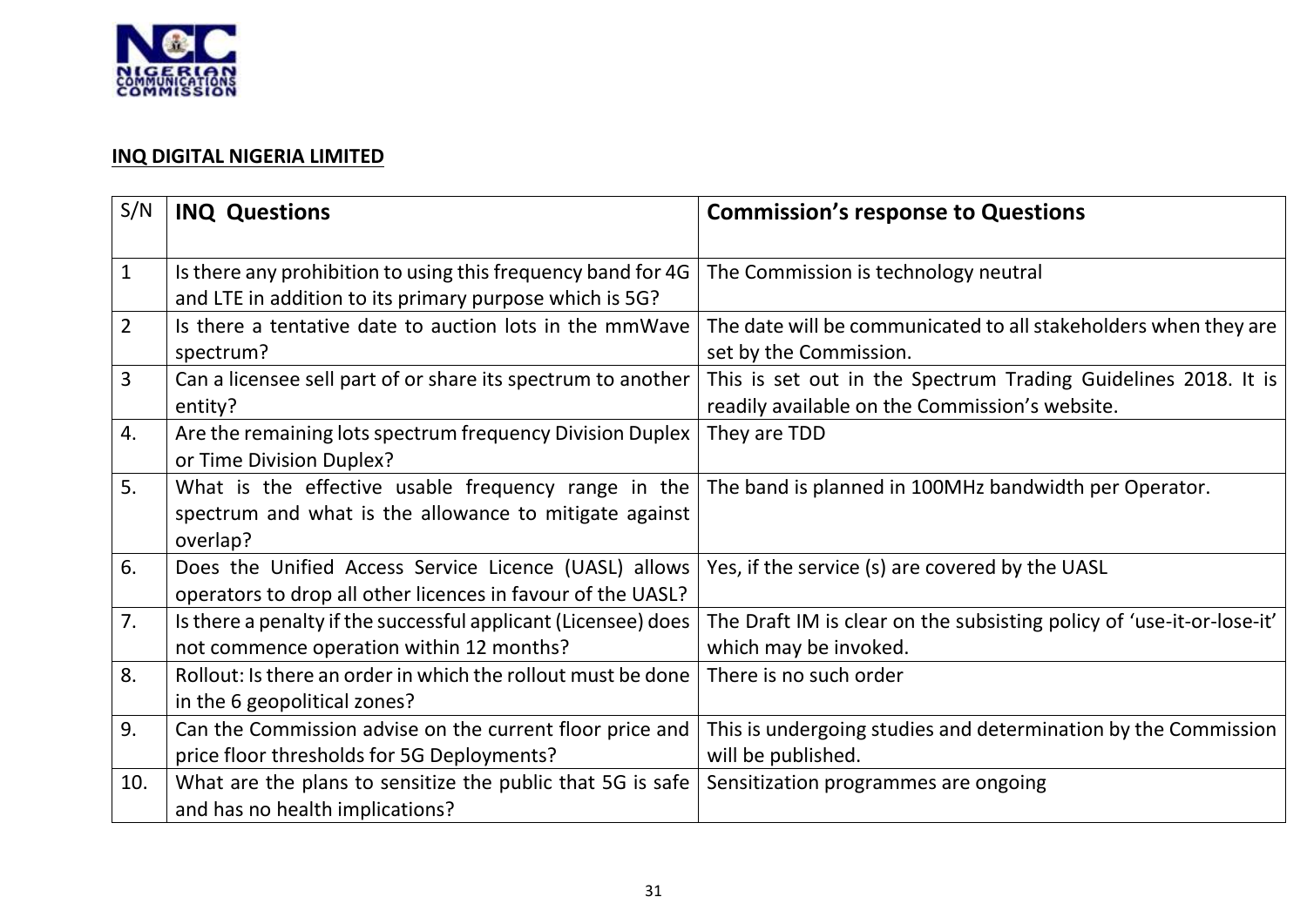

|                              | 11.   What are the KPIs to be tracked by the Commission for   This will be published in line with the Commission's rule making |
|------------------------------|--------------------------------------------------------------------------------------------------------------------------------|
| monthly performance reports? | process.                                                                                                                       |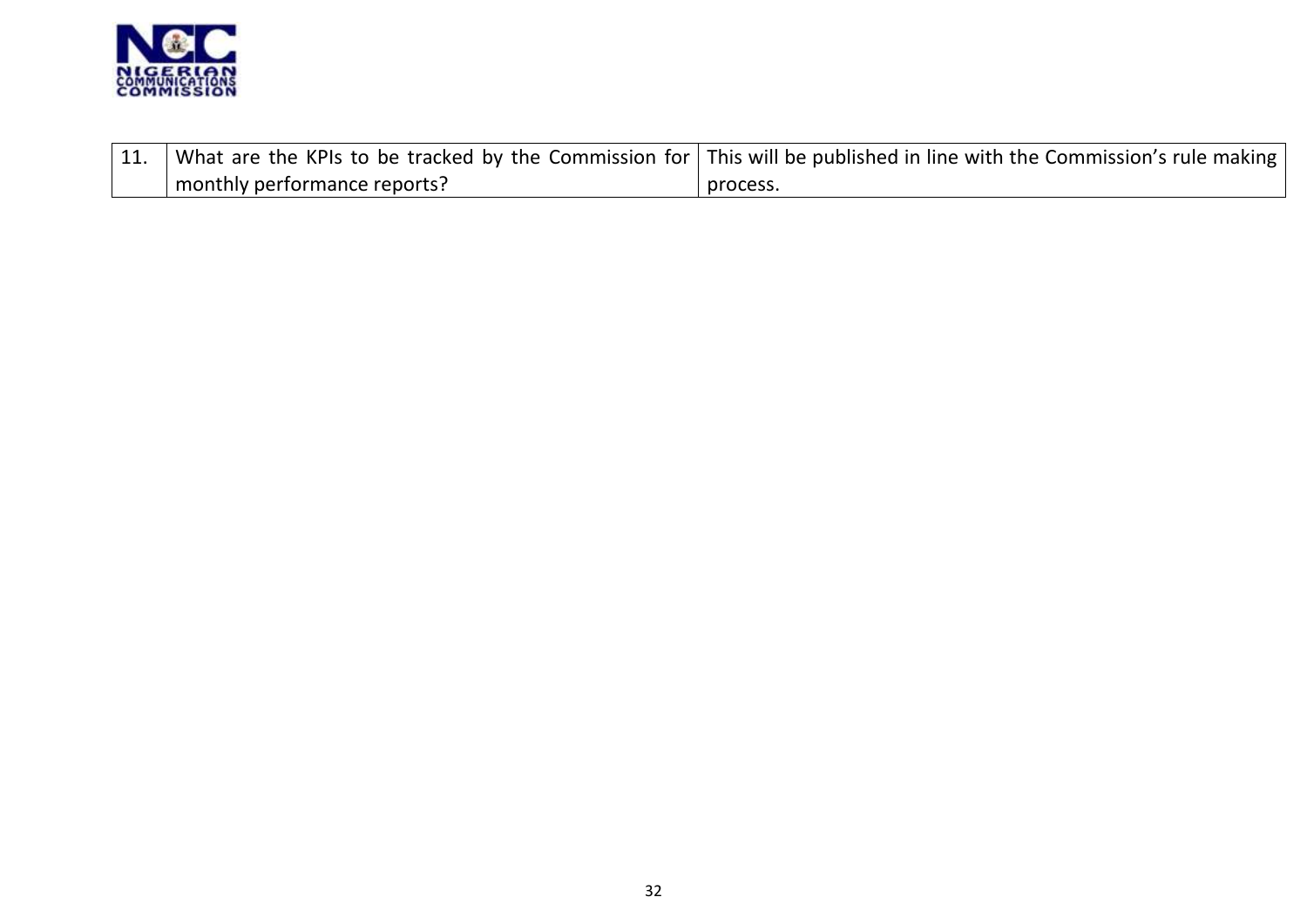

## **INTEL**

| S/N          | <b>INTEL Questions</b>                                                                                                                                                                                                                                                                                                                                                                                                                                                                                                                                                                                                                                                                                                                                                                                                                                                                                                                 | <b>Commission's response to Questions</b>                                                                                                              |
|--------------|----------------------------------------------------------------------------------------------------------------------------------------------------------------------------------------------------------------------------------------------------------------------------------------------------------------------------------------------------------------------------------------------------------------------------------------------------------------------------------------------------------------------------------------------------------------------------------------------------------------------------------------------------------------------------------------------------------------------------------------------------------------------------------------------------------------------------------------------------------------------------------------------------------------------------------------|--------------------------------------------------------------------------------------------------------------------------------------------------------|
| $\mathbf{1}$ | From 5G trials, deployments and launches perspectives,<br>there is a clear pattern of investment in bands n77 (3 300)<br>$-$ 4 200 MHz) and n78 (3 300 $-$ 3 800 MHz) according to a<br>GSA report in August 2021.<br>Considering that the $3\,300 - 3\,400$ MHz band is adjacent to<br>the $3,400 - 3,900$ MHz frequency range and is part of the<br>global 5G NR ecosystem based on 3GPP bands n77 and<br>n78; and also recognizing the fact that Nigeria is part of the<br>footnote 5.429B identifying the $3\,300 - 3\,400$ MHz band<br>for IMT;<br>We would like to recommend for the NCC to consider<br>including the $3\,300 - 3\,400$ MHz to its current frequency<br>band plan for 3.5 GHz band to make it $3\,300 - 3\,900$ MHz.<br>That way NCC could consider including the $3\,300 - 3\,400$ in<br>their second batch of spectrum auction along with the 3<br>400 - 3500<br>MHz, $3600 - 3700$ MHz and $3800 - 3900$ MHz. | Comment is noted, however, the $3300 - 3400$ MHz is undergoing<br>studies towards WRC-23 at the ITU level and not readily available<br>for assignment. |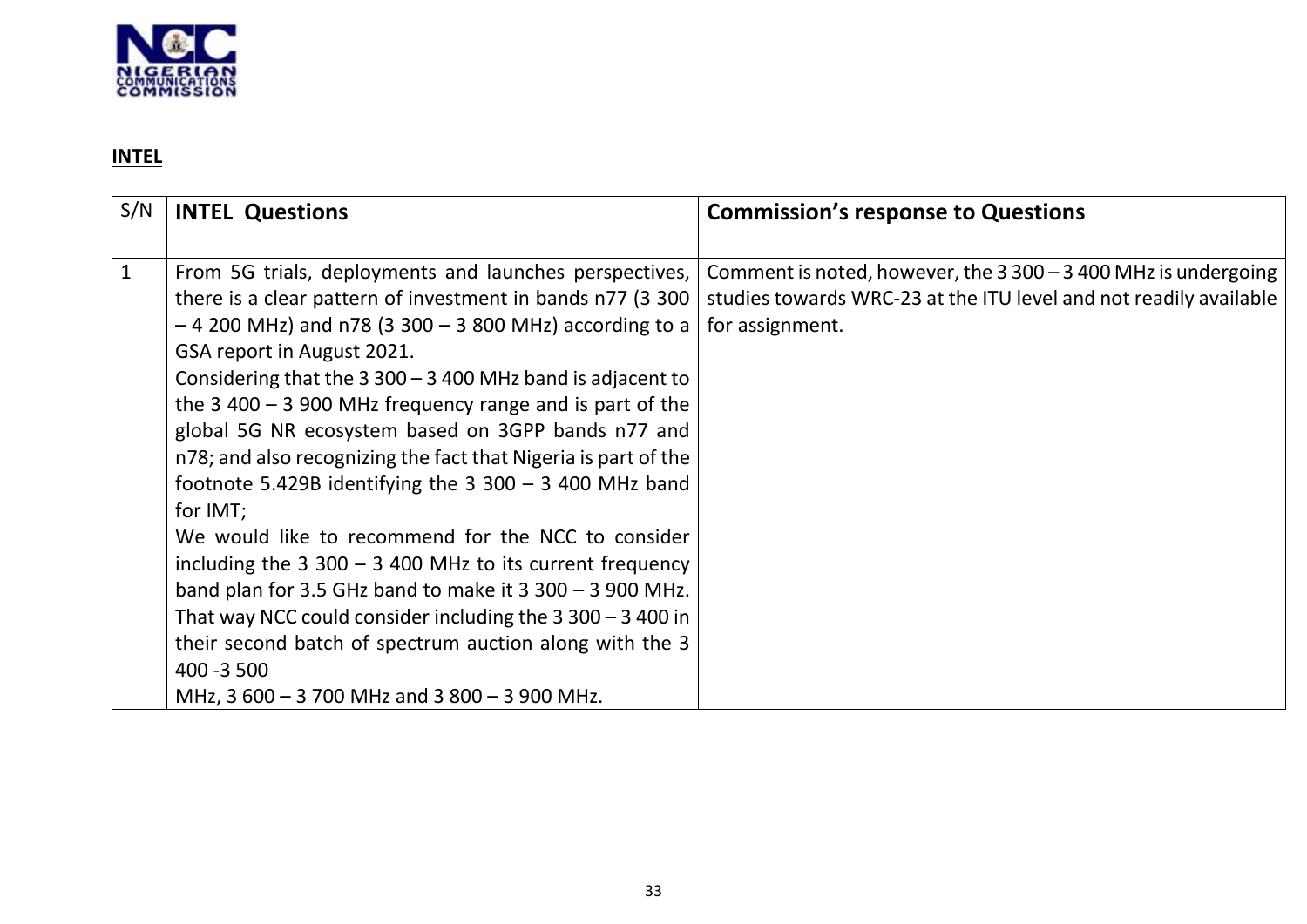

## **CENTRE FOR INFORMATION TECHNOLOGY AND DEVELOPMENT (CITAD)**

| S/N | <b>CITAD Questions</b>                                                                                                                                                                                                                                                                                                                               | <b>Commission's response to Questions</b>                                                                                           |
|-----|------------------------------------------------------------------------------------------------------------------------------------------------------------------------------------------------------------------------------------------------------------------------------------------------------------------------------------------------------|-------------------------------------------------------------------------------------------------------------------------------------|
| -1  | <b>CITAD</b><br>the<br>Association<br>Progressive<br>for<br>and<br>Communications (APC) commended the Commission for<br>the elaborate plan it has developed for the imminent   Commission's website.<br>3.5GHz auction and appealed to the Commission for the<br>consideration of the following:<br>• CITAD and APC recommends unlocking of Spectrum | Comments are noted, however, Spectrum Sharing is set out in the<br>Spectrum Trading Guidelines 2018. It is readily available on the |
|     | in areas where Licensees have no intention of<br>deployment in the near future.<br>• The Commission (NCC) should carefully consider the<br>inclusion of "Use-it-or-share it" provision in the<br>3.5GHz license documentation.<br>NCC to invest in shared spectrum regulation.                                                                       |                                                                                                                                     |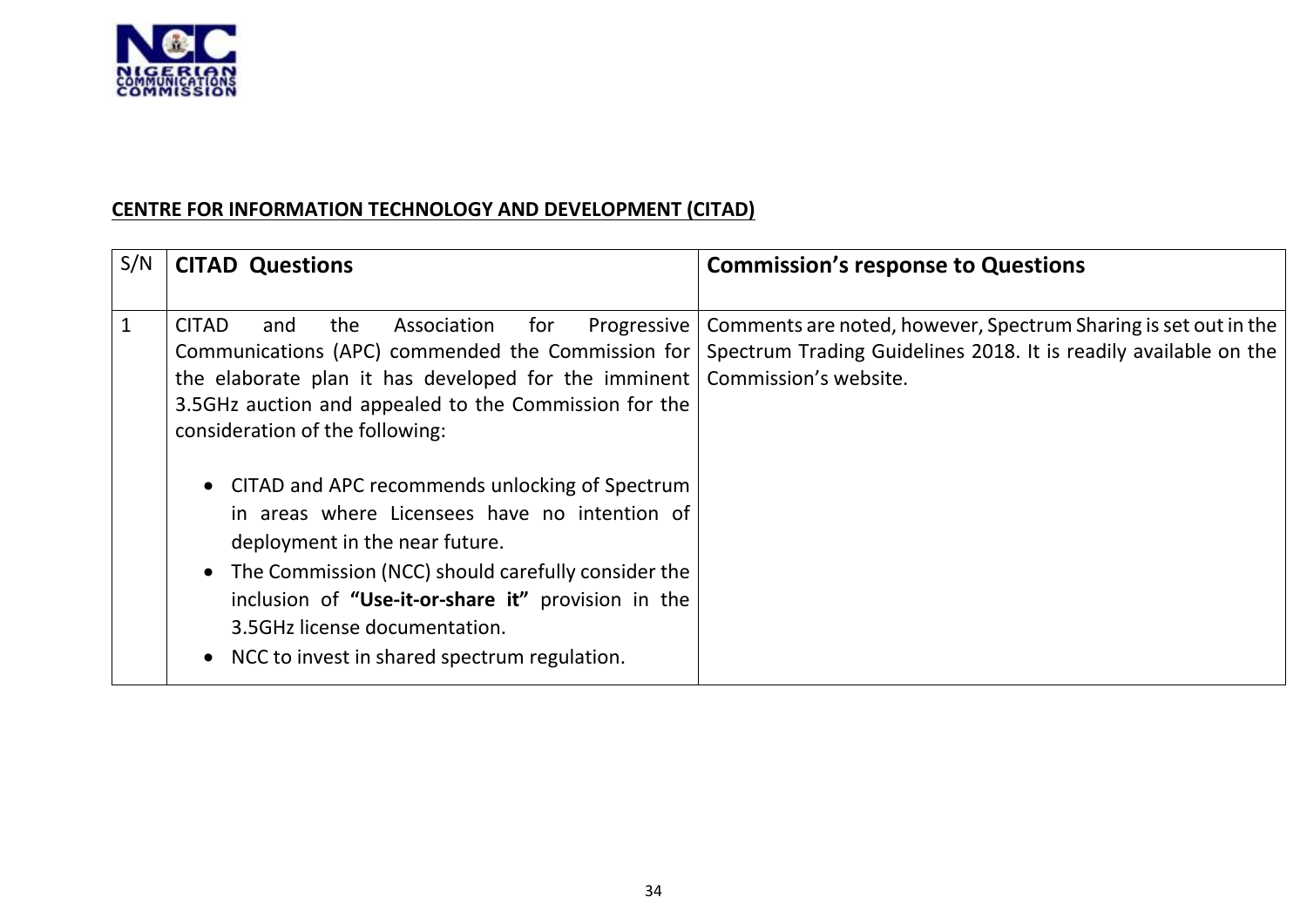

### **SPECTRANET**

| S/N            | <b>SPECTRANET Questions</b>                                                                                                                | <b>Commission's response to Questions</b>                                     |
|----------------|--------------------------------------------------------------------------------------------------------------------------------------------|-------------------------------------------------------------------------------|
| $\mathbf{1}$ . | <b>Comments on the definition of 5G KPI</b>                                                                                                | Applicable 5G KPI's will be developed in line with Commission's<br>processes. |
|                | The KPI for 5G was not defined in the draft IM.<br>Knowing that the 5G is coming up as NSA, Does the<br>commission want to use the 4G KPI? |                                                                               |
| 2.             | Comment on reference to Table 2 in the Draft IM                                                                                            | This is addressed.                                                            |
|                | In the Draft IM,                                                                                                                           |                                                                               |
|                | reference was made to table 2 in session 1.6.<br>Meanwhile, there was nothing like Table 2 in the entire                                   |                                                                               |
|                | document.                                                                                                                                  |                                                                               |

## **OTHER QUESTIONS RAISED**

| S/N | SPECTRANET Questions                                                                                                                                | <b>Commission's response to Questions</b> |
|-----|-----------------------------------------------------------------------------------------------------------------------------------------------------|-------------------------------------------|
|     | The is a need for an upward review of the Roll-out   Roll out obligation has been reviewed<br>Obligation in the Draft IM and removal of ambiguities |                                           |